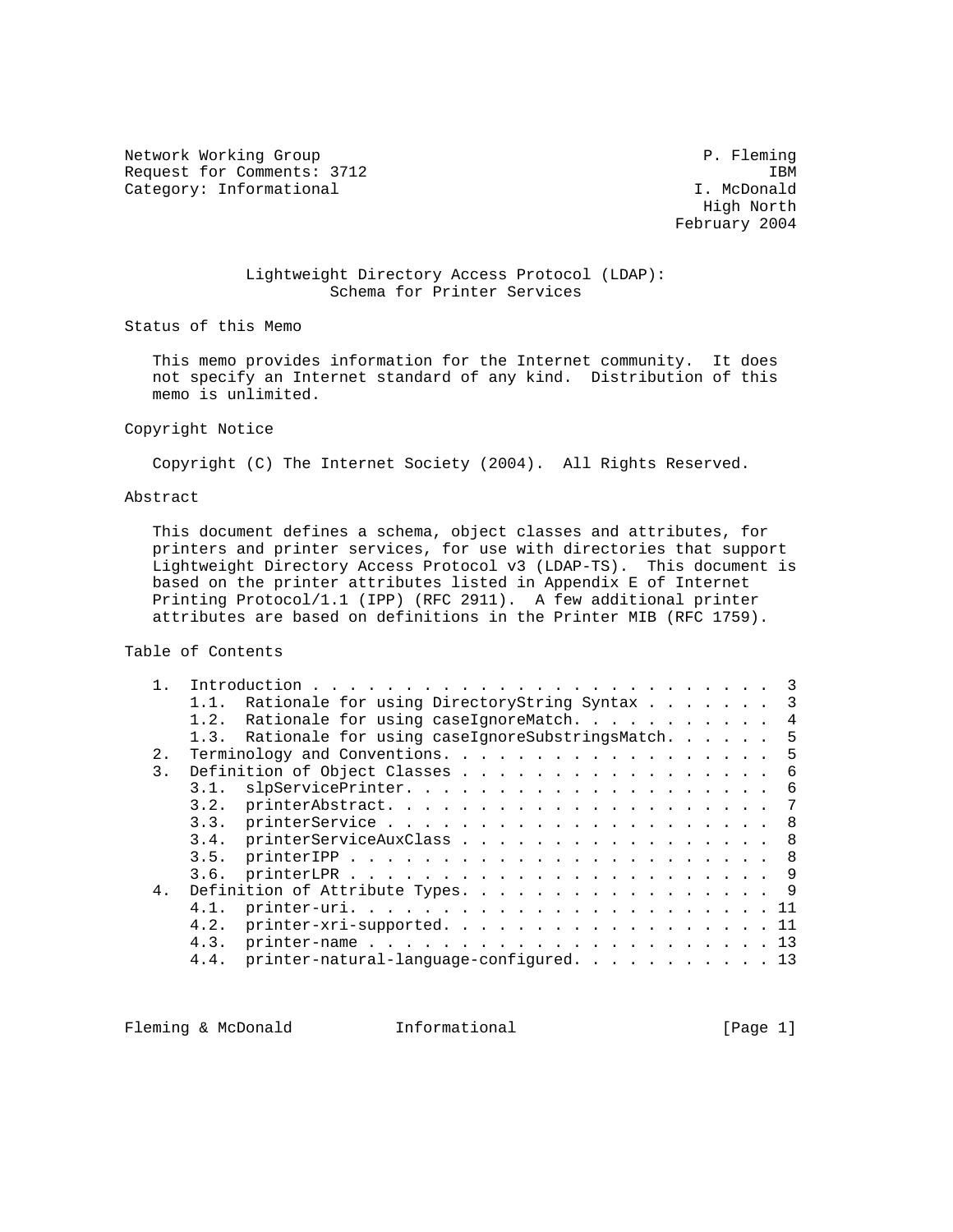|     | 4.5.                                                                                                                           |
|-----|--------------------------------------------------------------------------------------------------------------------------------|
|     | 4.6.<br>$\text{printer-info}$ 14                                                                                               |
|     | $\text{printer-more-info.}\quad\ldots\quad\ldots\quad\ldots\quad\ldots\quad\ldots\quad\ldots\quad\ldots\quad\text{14}$<br>4.7. |
|     | printer-make-and-model 15<br>4.8.                                                                                              |
|     | printer-ipp-versions-supported 15<br>4.9.                                                                                      |
|     | 4.10. printer-multiple-document-jobs-supported 16                                                                              |
|     | 4.11. printer-charset-configured 16                                                                                            |
|     | 4.12. printer-charset-supported. 16                                                                                            |
|     | 4.13. printer-generated-natural-language-supported 17                                                                          |
|     | 4.14. printer-document-format-supported. 17                                                                                    |
|     | 4.15. printer-color-supported. 18                                                                                              |
|     | 4.16. printer-compression-supported. 18                                                                                        |
|     | 4.17. printer-pages-per-minute 18                                                                                              |
|     | 4.18. printer-pages-per-minute-color 19                                                                                        |
|     | 4.19. printer-finishings-supported 19                                                                                          |
|     | 4.20. printer-number-up-supported. 19                                                                                          |
|     | 4.21. printer-sides-supported. 20                                                                                              |
|     | 4.22. printer-media-supported. 20                                                                                              |
|     | 4.23. printer-media-local-supported. 20                                                                                        |
|     | 4.24. printer-resolution-supported 21                                                                                          |
|     | 4.25. printer-print-quality-supported. 22                                                                                      |
|     | 4.26. printer-job-priority-supported 22                                                                                        |
|     | 4.27. printer-copies-supported 22                                                                                              |
|     | 4.28. printer-job-k-octets-supported 23                                                                                        |
|     | 4.29. printer-current-operator 23                                                                                              |
|     | 4.30. printer-service-person 24                                                                                                |
|     | 4.31. printer-delivery-orientation-supported 24                                                                                |
|     | 4.32. printer-stacking-order-supported 24                                                                                      |
|     | 4.33. printer-output-features-supported. 25                                                                                    |
|     |                                                                                                                                |
| 5.  |                                                                                                                                |
| б.  | Definition of Matching Rules 26                                                                                                |
| 7.  |                                                                                                                                |
|     | Registration of Object Classes 26<br>7.1.                                                                                      |
|     | 7.2. Registration of Attribute Types. 27                                                                                       |
| 8.  | Internationalization Considerations. 28                                                                                        |
| 9.  |                                                                                                                                |
| 10. |                                                                                                                                |
|     |                                                                                                                                |
|     | 10.1. Normative References 29<br>10.2. Informative References 30                                                               |
|     |                                                                                                                                |
|     |                                                                                                                                |
|     |                                                                                                                                |
|     | 13. Full Copyright Statement 33                                                                                                |

Fleming & McDonald Informational [Page 2]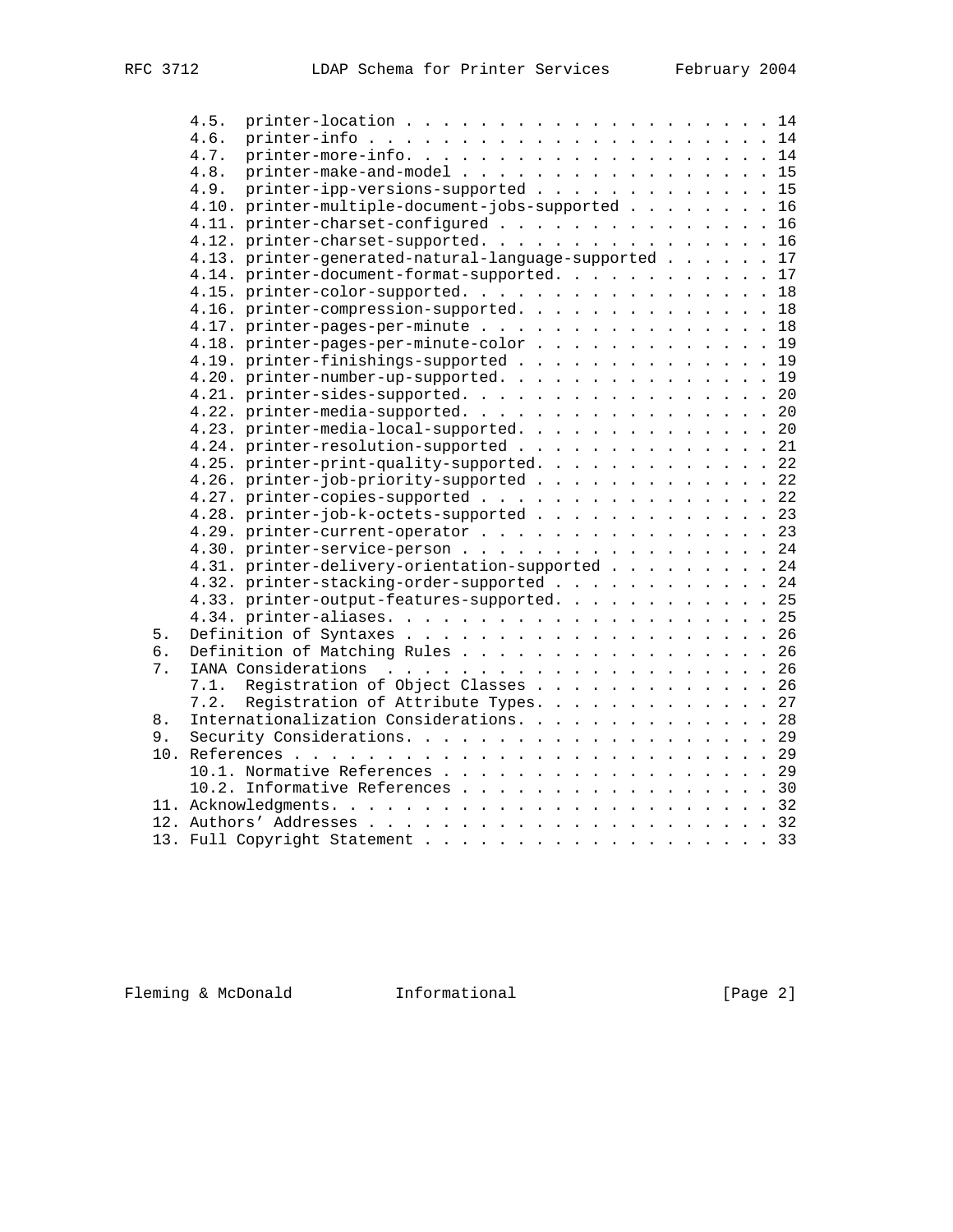## 1. Introduction

 This document defines several object classes to provide Lightweight Directory Access Protocol v3 [LDAP-TS] applications with flexible options in defining printer information using LDAP schema. Classes are provided for defining directory entries with common printer information as well as for extending existing directory entries with SLPv2 [RFC2608], IPP/1.1 [RFC2911], and LPR [RFC1179] specific information.

 The schema defined in this document is based on the printer attributes listed in Appendix E 'Generic Directory Schema' of Internet Printing Protocol/1.1 (IPP) [RFC2911]. A few additional printer attributes are based on definitions in the Printer MIB [RFC1759].

 The schema defined in this document is technically aligned with the stable IANA-registered 'service:printer:' v2.0 template [SLP-PRT], for compatibility with already deployed Service Location Protocol (SLPv2) [RFC2608] service advertising and discovery infrastructure. The attribute syntaxes are technically aligned with the 'service:printer:' v2.0 template - therefore simpler types are sometimes used (for example, 'DirectoryString' [RFC2252] rather than 'labeledURI' [RFC2079] for the 'printer-uri' attribute).

 Please send comments directly to the authors at the addresses listed in Section 13 "Authors' Addresses".

### 1.1. Rationale for using DirectoryString Syntax

 The attribute syntax 'DirectoryString' (UTF-8 [RFC2279]) defined in [RFC2252] is specified for several groups of string attributes that are defined in this document:

 1) URI - printer-uri, printer-xri-supported, printer-more-info

 The UTF-8 encoding is forward compatible with any future deployment of (UTF-8 based) IRI (Internationalized Resource Identifiers) [W3C-IRI] currently being developed by the W3C Internationalization Working Group.

 2) Description - printer-name, printer-location, printer-info, printer-make-and-model

Fleming & McDonald **Informational** [Page 3]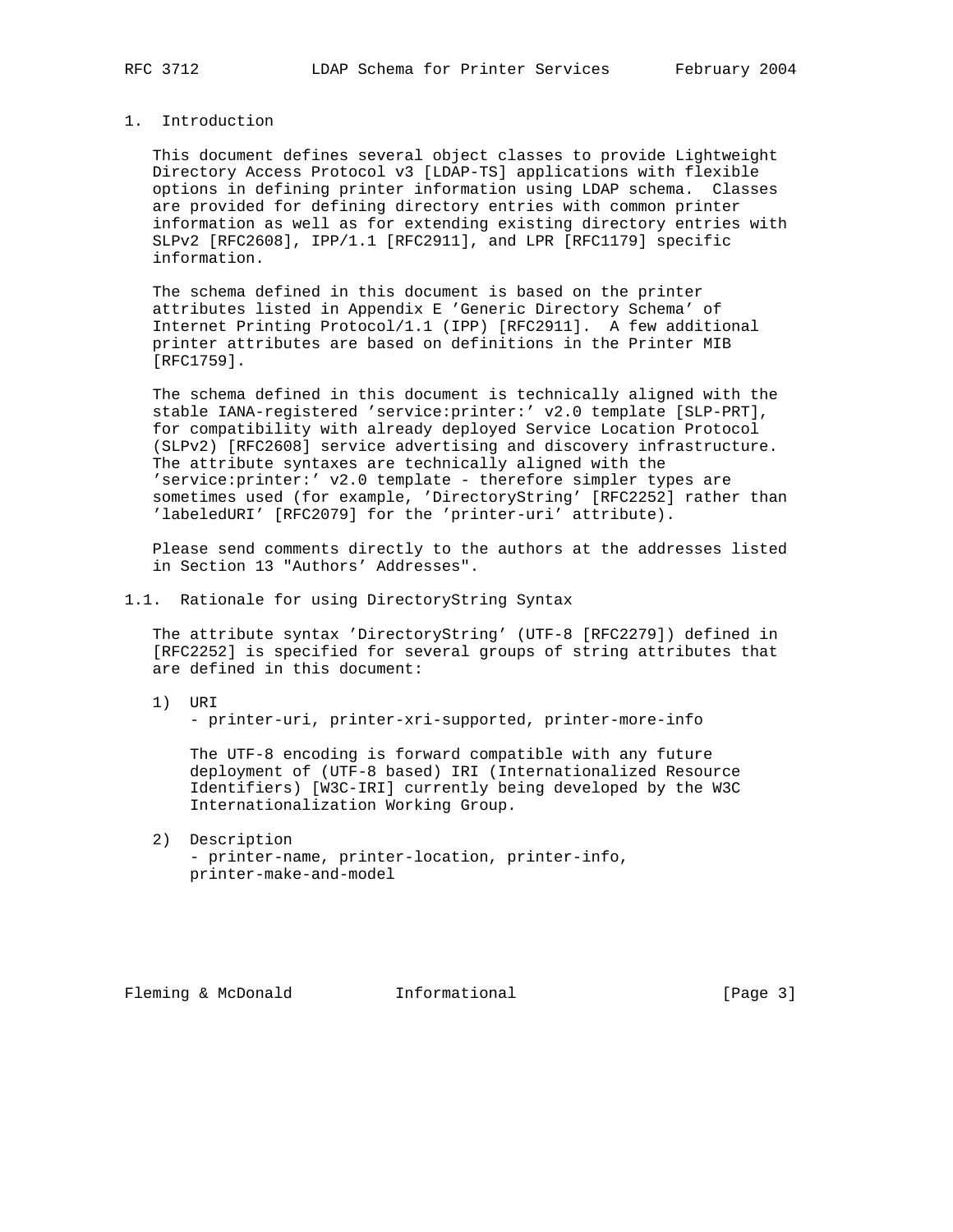The UTF-8 encoding supports descriptions in any language, conformant with the "IETF Policy on Character Sets and Languages" [RFC2277].

 Note: The printer-natural-language-configured attribute contains a language tag [RFC3066] for these description attributes (for example, to support text-to-speech conversions).

3) Keyword

 - printer-compression-supported, printer-finishings-supported, printer-media-supported, printer-media-local-supported, printer-print-quality-supported

 The UTF-8 encoding is compatible with the current IPP/1.1 [RFC2911] definition of the equivalent attributes, most of which have the IPP/1.1 union syntax 'keyword or name'. The keyword attributes defined in this document are extensible by site-specific or vendor-specific 'names' which behave like new 'keywords'

 Note: In IPP/1.1, each value is strongly typed over-the-wire as either 'keyword' or 'name'. This union selector is not preserved in the definitions of these equivalent LDAP attributes.

1.2. Rationale for using caseIgnoreMatch

 The EQUALITY matching rule 'caseIgnoreMatch' defined in [RFC2252] is specified for several groups of string attributes that are defined in this document:

1) URI

 These URI attributes specify EQUALITY matching with 'caseIgnoreMatch' (rather than with 'caseExactMatch') in order to conform to the spirit of [RFC2396], which requires case insensitive matching on the host part of a URI versus case sensitive matching on the remainder of a URI.

 These URI attributes follow existing practice of supporting case insensitive equality matching for host names in the associatedDomain attribute defined in [RFC1274].

 Either equality matching rule choice would be a compromise: a) case sensitive whole URI matching may lead to false negative matches and has been shown to be fragile (given deployed client applications that 'pretty up' host names displayed and transferred in URI);

Fleming & McDonald **Informational Informational Informational I**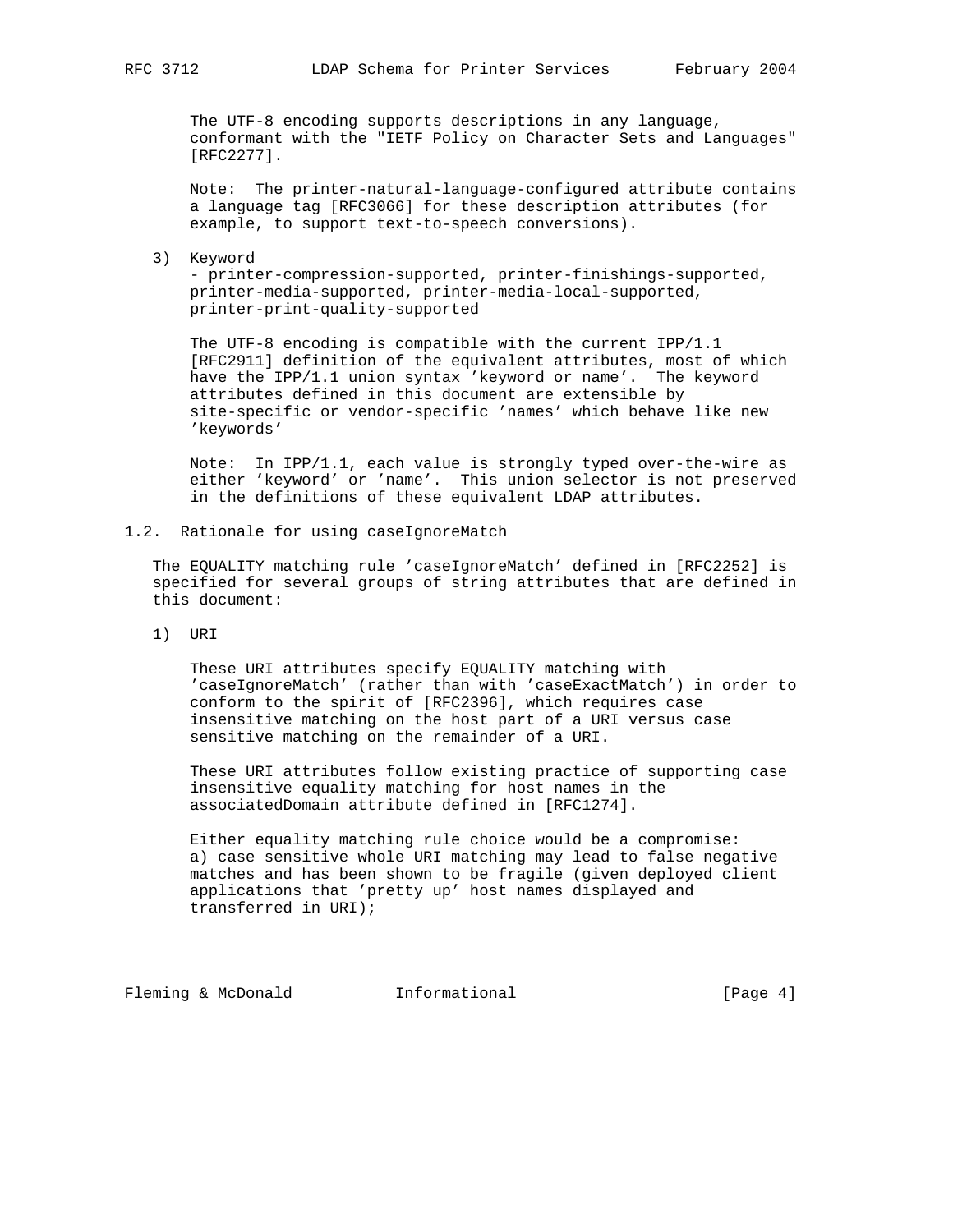b) case insensitive whole URI matching may lead to false positive matches, although it is a dangerous practice to publish URI that differ only by case (for example, in the path elements).

2) Description

 Case insensitive equality matching is more user-friendly for description attributes.

3) Keyword

 Case insensitive equality matching is more user-friendly for keyword attributes.

1.3. Rationale for using caseIgnoreSubstringsMatch

 The SUBSTR matching rule 'caseIgnoreSubstringsMatch' defined in [RFC2252] is specified for several groups of string attributes that are defined in this document:

1) URI

 These URI attributes follow existing practice of supporting case insensitive equality matching for host names in the associatedDomain attribute defined in [RFC1274].

2) Description

 Support for case insensitive substring matching is more user-friendly for description attributes.

3) Keyword

 Support for case insensitive substring matching is more user-friendly for keyword attributes.

2. Terminology and Conventions

 The key words "MUST", "MUST NOT", "REQUIRED", "SHALL", "SHALL NOT", "SHOULD", "SHOULD NOT", "RECOMMENDED", "MAY", and "OPTIONAL" in this document are to be interpreted as described in BCP 14 [RFC2119].

 Schema definitions are provided using LDAPv3 [LDAP-TS] description formats. Definitions provided here are formatted (line wrapped) for readability.

Fleming & McDonald **Informational** [Page 5]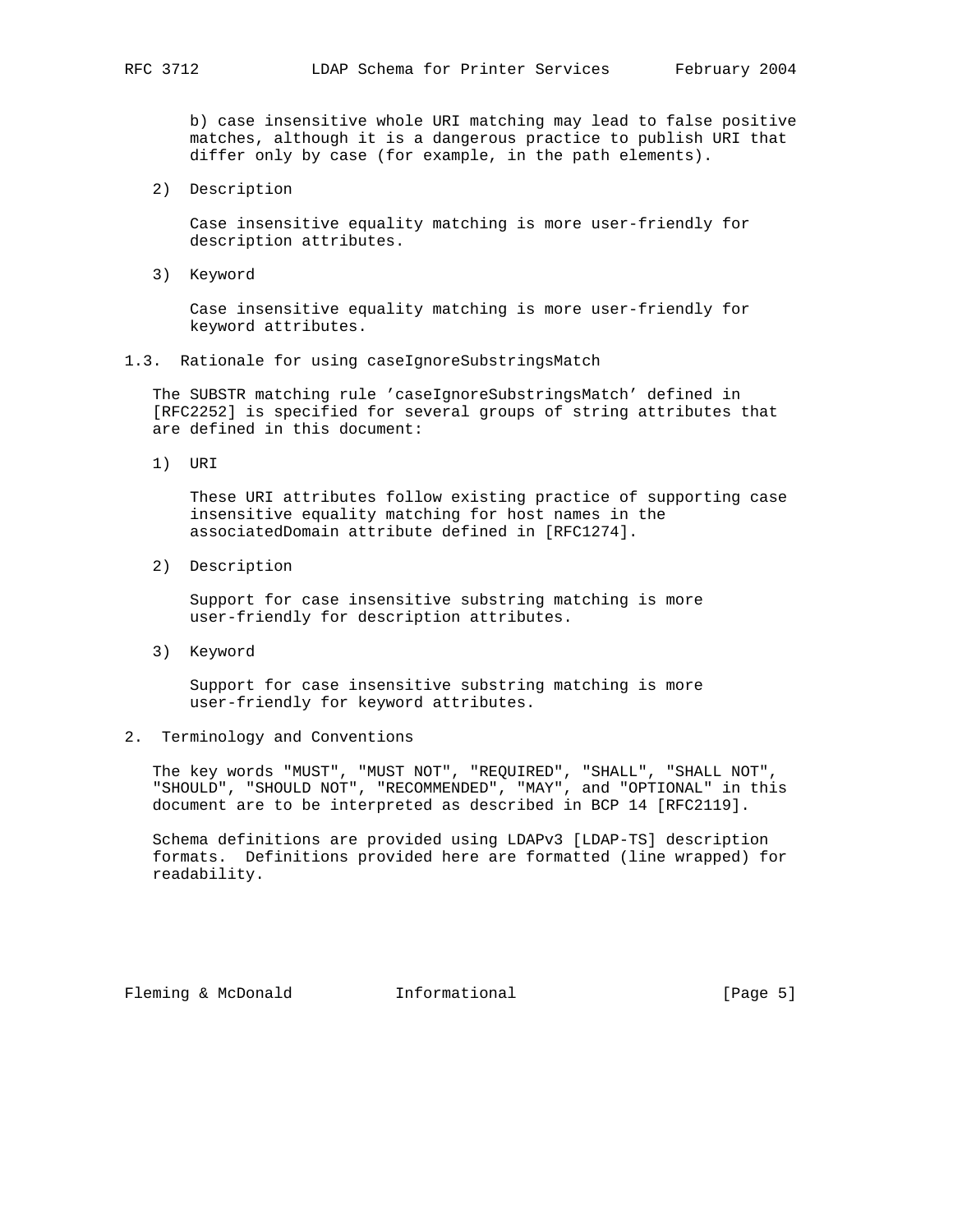3. Definition of Object Classes

 We define the following LDAP object classes for use with both generic printer related information and services specific to SLPv2 [RFC2608], IPP/1.1 [RFC2911], and LPR [RFC1179].

 slpServicePrinter - auxiliary class for SLP registered printers printerAbstract - abstract class for all printer classes printerService - structural class for printers printerServiceAuxClass - auxiliary class for printers printerIPP - auxiliary class for IPP printers printerLPR - auxiliary class for LPR printers

 The following are some examples of how applications may choose to use these classes when creating directory entries:

- 1) Use printerService for directory entries containing common printer information.
- 2) Use both printerService and slpServicePrinter for directory entries containing common printer information for SLP registered printers.
- 3) Use printerService, printerLPR and printerIPP for directory entries containing common printer information for printers that support both LPR and IPP.
- 4) Use printerServiceAuxClass and object classes not defined by this document for directory entries containing common printer information. In this example, printerServiceAuxClass is used for extending other structural classes defining printer information with common printer information defined in this document.

 Refer to Section 4 for definition of attribute types referenced by these object classes. We use attribute names instead of OIDs in object class definitions for clarity. Some attribute names described in [RFC2911] have been prefixed with 'printer-' as recommended in [RFC2926] and [SLP-PRT].

3.1. slpServicePrinter

```
 ( 1.3.18.0.2.6.254
 NAME 'slpServicePrinter'
 DESC 'Service Location Protocol (SLP) information.'
 AUXILIARY
 SUP slpService
 )
```
Fleming & McDonald **Informational Informational** [Page 6]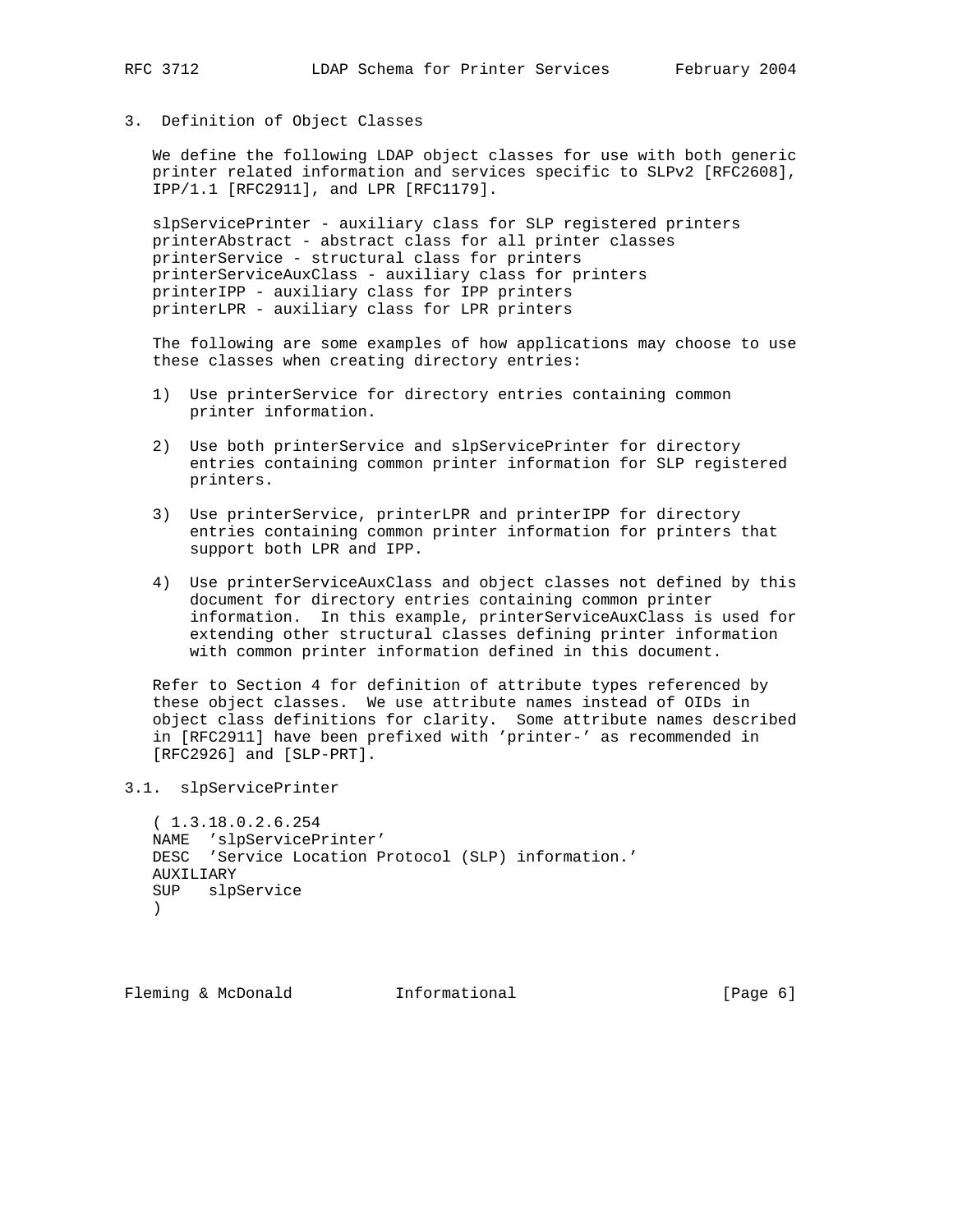This auxiliary class defines Service Location Protocol (SLPv2) [RFC2608] specific information. It should be used with a structural class such as printerService. It may be used to create new or extend existing directory entries with SLP 'service:printer' abstract service type information as defined in [SLP-PRT]. This object class is derived from 'slpService', the parent class for all SLP services, defined in [RFC2926].

```
3.2. printerAbstract
```

```
 ( 1.3.18.0.2.6.258
 NAME 'printerAbstract'
 DESC 'Printer related information.'
 ABSTRACT
 SUP top
 MAY ( printer-name $
         printer-natural-language-configured $
         printer-location $ printer-info $ printer-more-info $
         printer-make-and-model $
         printer-multiple-document-jobs-supported $
         printer-charset-configured $ printer-charset-supported $
         printer-generated-natural-language-supported $
         printer-document-format-supported $ printer-color-supported $
         printer-compression-supported $ printer-pages-per-minute $
         printer-pages-per-minute-color $
         printer-finishings-supported $ printer-number-up-supported $
         printer-sides-supported $ printer-media-supported $
         printer-media-local-supported $
         printer-resolution-supported $
         printer-print-quality-supported $
         printer-job-priority-supported $ printer-copies-supported $
         printer-job-k-octets-supported $ printer-current-operator $
         printer-service-person $
         printer-delivery-orientation-supported $
         printer-stacking-order-supported $
         printer-output-features-supported )
```
)

 This abstract class defines printer information. It is a base class for deriving other printer related classes, such as, but not limited to, classes defined in this document. It defines a common set of printer attributes that are not specific to any one type of service, protocol or operating system.

Fleming & McDonald **Informational Informational** [Page 7]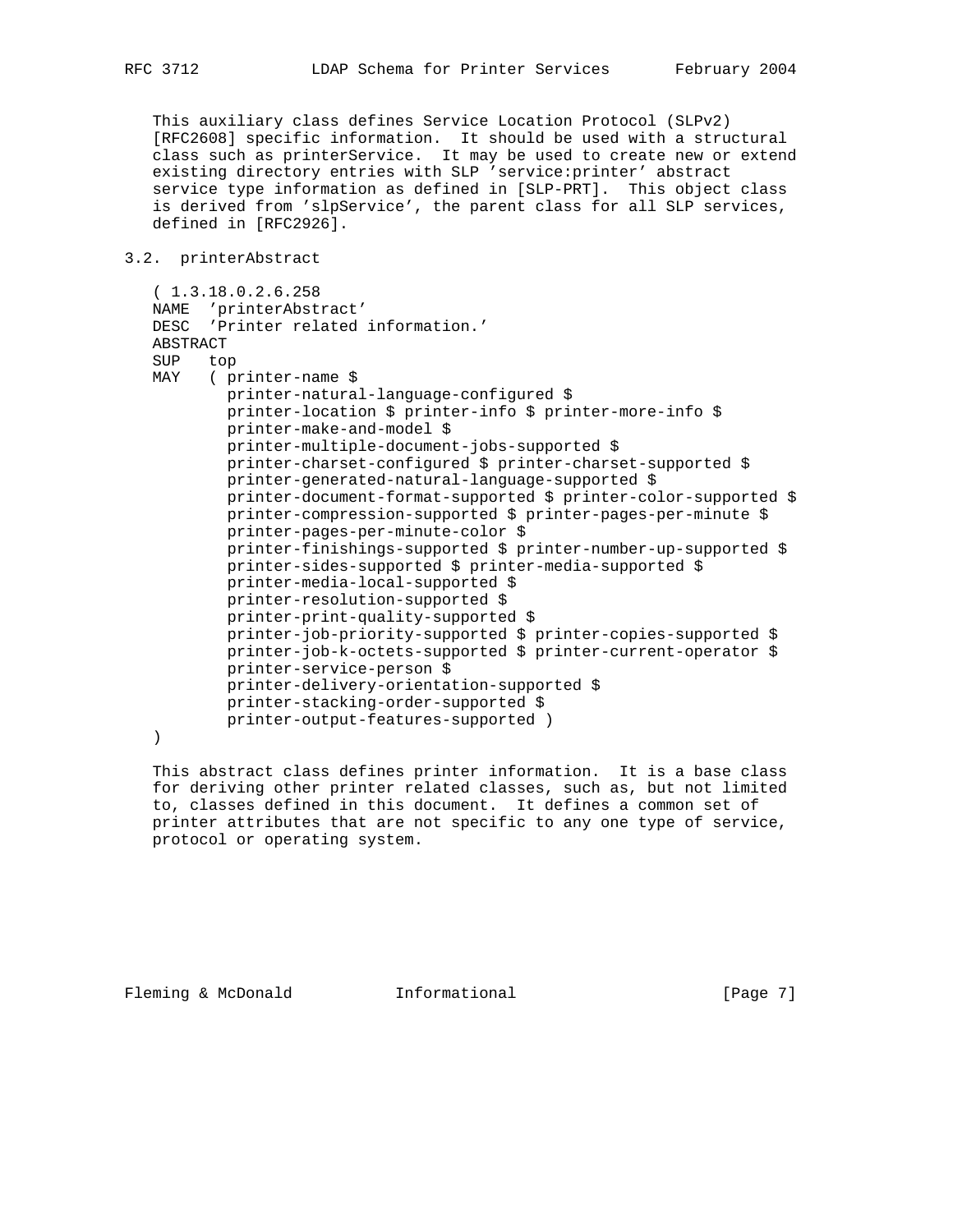3.3. printerService

 ( 1.3.18.0.2.6.255 NAME 'printerService' DESC 'Printer information.' STRUCTURAL SUP printerAbstract MAY ( printer-uri \$ printer-xri-supported )  $\rightarrow$ 

 This structural class defines printer information. It is derived from class printerAbstract and thus inherits common printer attributes. This class can be used with or without auxiliary classes to define printer information. Auxiliary classes can be used to extend the common printer information with protocol, service or operating system specific information.

 Note: When extending other structural classes with auxiliary classes, printerService should not be used.

#### 3.4. printerServiceAuxClass

 ( 1.3.18.0.2.6.257 NAME 'printerServiceAuxClass' DESC 'Printer information.' AUXILIARY SUP printerAbstract MAY ( printer-uri \$ printer-xri-supported )  $)$ 

 This auxiliary class defines printer information. It is derived from class printerAbstract and thus inherits common printer attributes. This class should be used with a structural class.

## 3.5. printerIPP

 ( 1.3.18.0.2.6.256 NAME 'printerIPP' DESC 'Internet Printing Protocol (IPP) information.' AUXILIARY SUP top MAY ( printer-ipp-versions-supported \$ printer-multiple-document-jobs-supported ) )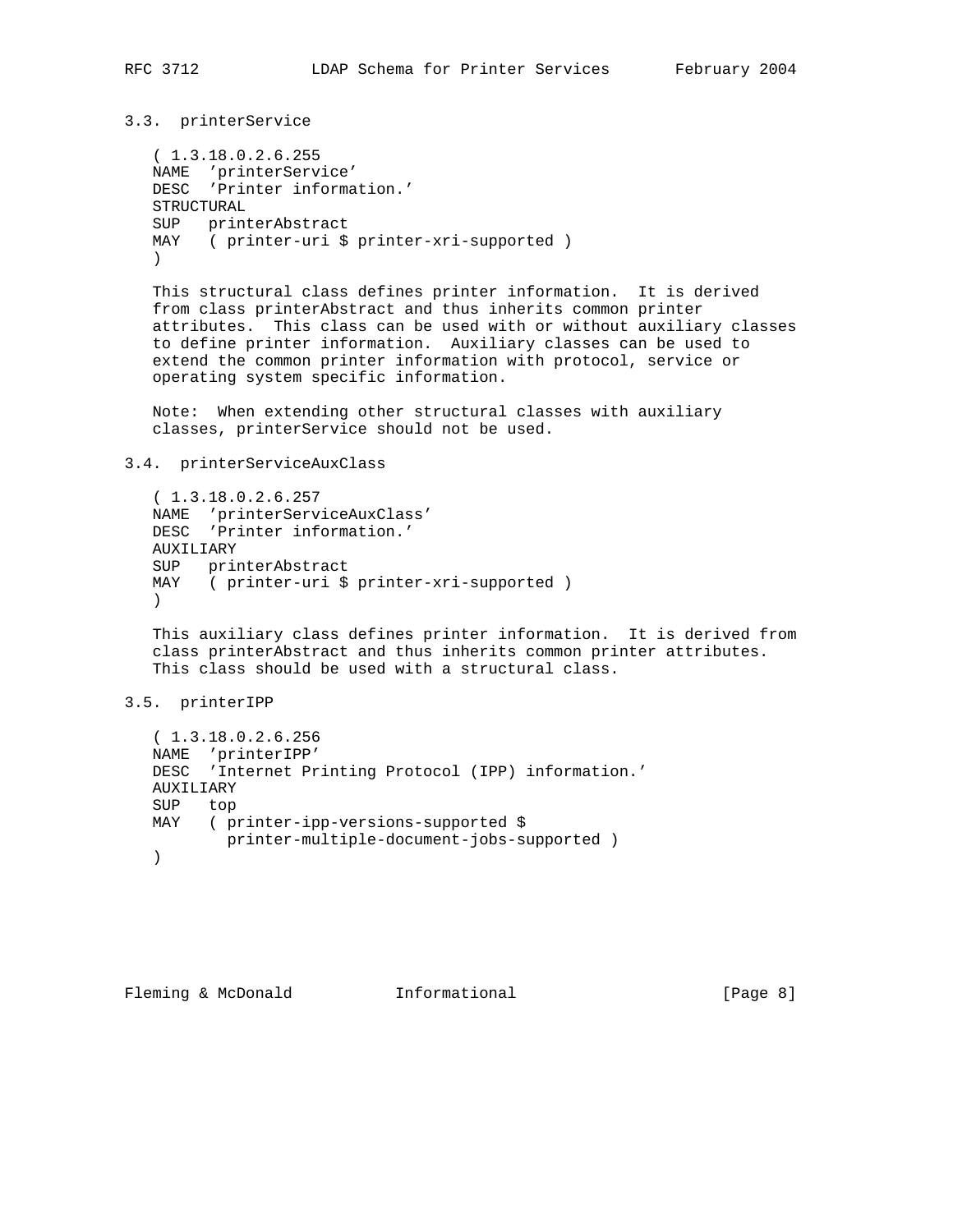This auxiliary class defines Internet Printing Protocol (IPP/1.1) [RFC2911] information. It should be used with a structural class such as printerService. It is used to extend structural classes with IPP specific printer information.

## 3.6. printerLPR

```
 ( 1.3.18.0.2.6.253
   NAME 'printerLPR'
   DESC 'LPR information.'
   AUXILIARY
   SUP top
   MUST ( printer-name )
   MAY ( printer-aliases)
\qquad \qquad
```
 This auxiliary class defines LPR [RFC1179] information. It should be used with a structural class such as printerService. It is used to identify directory entries that support LPR.

4. Definition of Attribute Types

 The following attribute types are referenced by the object classes defined in Section 3.

 The following attribute types reference syntax OIDs defined in Section 6 of [RFC2252] (see Section 5 'Definition of Syntaxes' below).

 The following attribute types reference matching rule names (instead of OIDs) for clarity (see Section 6 below). For optional attributes, if the printer information is not known, the attribute value should not be set. In the following definitions, referenced matching rules are defined in Section 8 of [RFC2252] and/or Section 2 of [RFC3698] (see Section 6 'Definition of Matching Rules' below).

 The following table is a summary of the attribute names defined by this document and their corresponding names from [RFC2911]. Some attribute names described in [RFC2911] have been prefixed with 'printer-' as recommended in [RFC2926], to address the flat namespace for LDAP identifiers.

Fleming & McDonald **Informational Informational** [Page 9]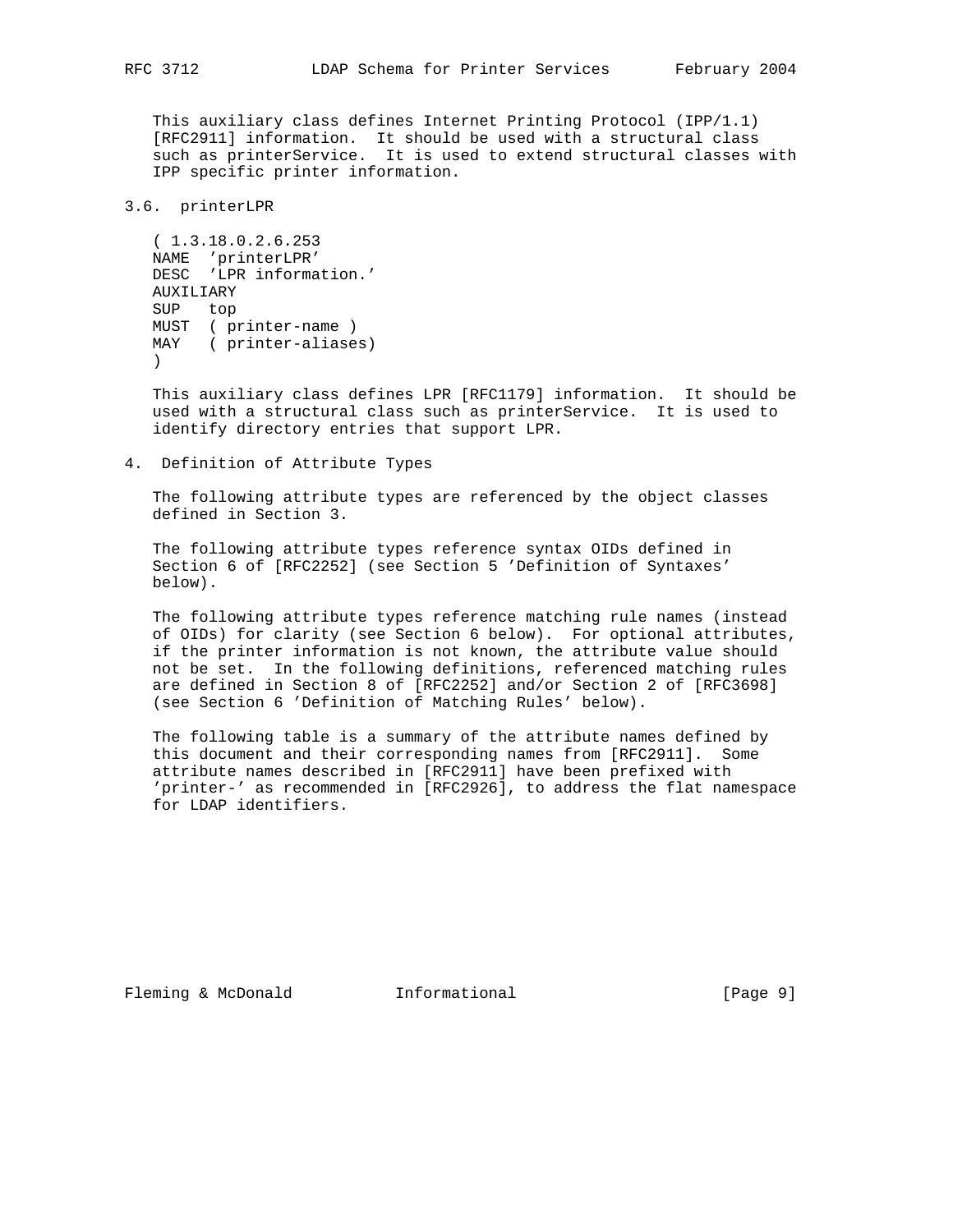LDAP & SLP Printer Schema IPP Model [RFC2911] ------------------------------ ------------------------------------ printer-uri printer-xri-supported [IPP printer-uri-supported] [IPP uri-authentication-supported] [IPP uri-security-supported] printer-name printer-name printer-natural-language-configured natural-language-configured printer-location printer-location printer-info printer-info printer-more-info printer-more-info printer-make-and-model printer-make-and-model printer-ipp-versions-supported ipp-versions-supported printer-multiple-document-jobs-supported multiple-document-jobs-supported printer-charset-configured charset-configured printer-charset-supported charset-supported printer-generated-natural-language-supported generated-natural-language-supported printer-document-format-supported document-format-supported printer-color-supported color-supported printer-compression-supported compression-supported printer-pages-per-minute pages-per-minute printer-pages-per-minute-color pages-per-minute-color printer-finishings-supported finishings-supported printer-number-up-supported number-up-supported printer-sides-supported sides-supported printer-media-supported media-supported printer-media-local-supported [site names from IPP media-supported] printer-resolution-supported printer-resolution-supported printer-print-quality-supported print-quality-supported printer-job-priority-supported job-priority-supported printer-copies-supported copies-supported printer-job-k-octets-supported job-k-octets-supported printer-current-operator printer-service-person printer-delivery-orientation-supported printer-stacking-order-supported printer-output-features-supported printer-aliases

Fleming & McDonald **Informational** [Page 10]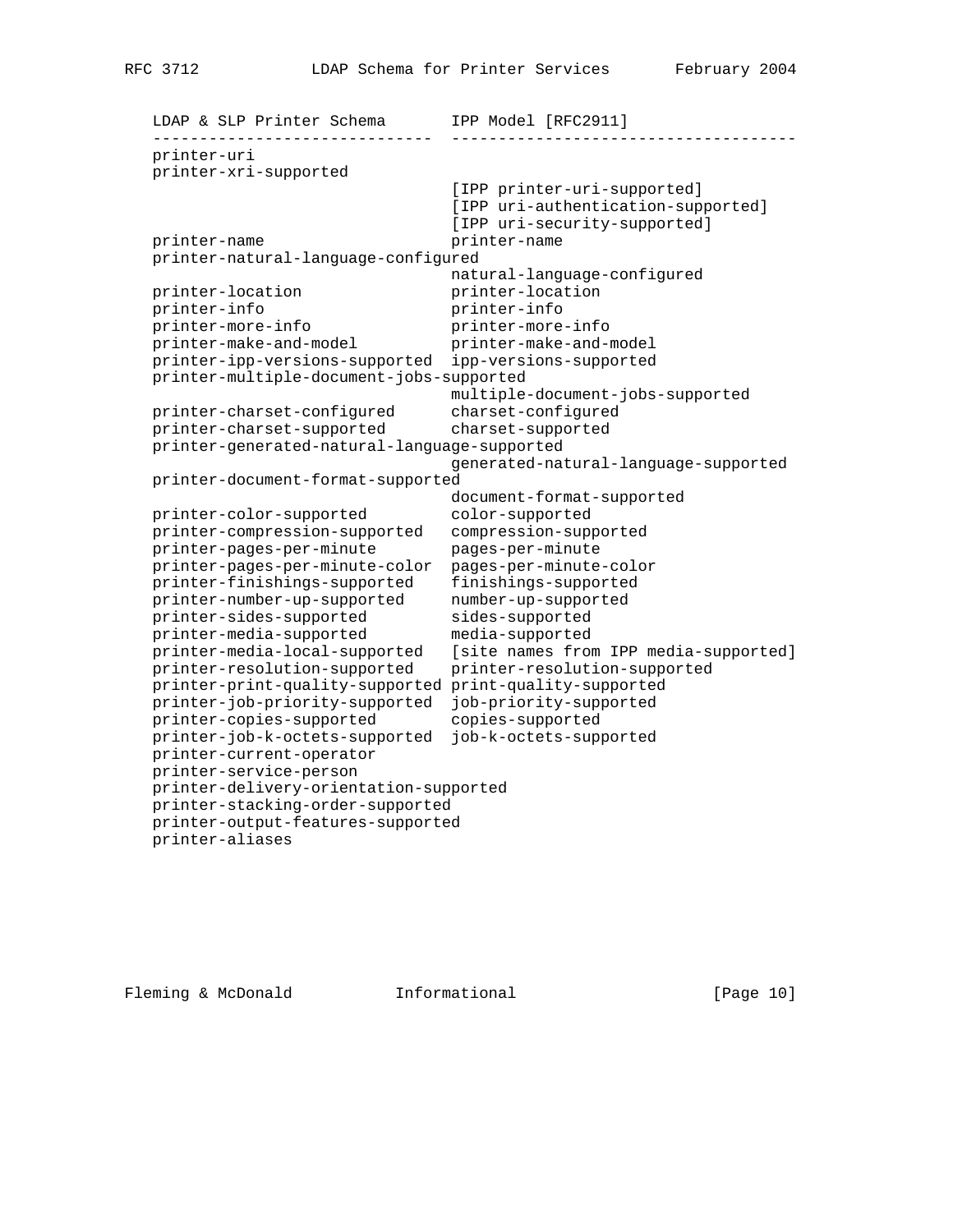4.1. printer-uri

 ( 1.3.18.0.2.4.1140 NAME 'printer-uri' DESC 'A URI supported by this printer.' EQUALITY caseIgnoreMatch SUBSTR caseIgnoreSubstringsMatch SYNTAX 1.3.6.1.4.1.1466.115.121.1.15 SINGLE-VALUE  $\lambda$ 

 If the printer-xri-supported LDAP attribute is implemented, then this printer-uri value should be listed in printer-xri-supported.

 Values of URI should conform to [RFC2396], although URI schemes may be defined which do not conform to [RFC2396] (see [RFC2717] and [RFC2718]).

 Note: LDAP application clients should not attempt to use malformed URI values read from this attribute. LDAP administrative clients should not write malformed URI values into this attribute.

 Note: For SLP registered printers, the LDAP printer-uri attribute should be set to the value of the SLP-registered URL of the printer, for interworking with SLPv2 [RFC2608] service discovery.

 Note: See Sections 1.1, 1.2, and 1.3 for rationale for design choices.

## 4.2. printer-xri-supported

 ( 1.3.18.0.2.4.1107 NAME 'printer-xri-supported' DESC 'The unordered list of XRI (extended resource identifiers) supported by this printer.' EQUALITY caseIgnoreMatch SUBSTR caseIgnoreSubstringsMatch SYNTAX 1.3.6.1.4.1.1466.115.121.1.15  $\qquad \qquad$ 

 A list of XRI (extended resource identifiers) supported by this printer. Each value of this list should consist of a URI (uniform resource identifier) followed by (optional) authentication and security fields.

 Values of URI should conform to [RFC2396], although URI schemes may be defined which do not conform to [RFC2396] (see [RFC2717] and [RFC2718]).

Fleming & McDonald **Informational** [Page 11]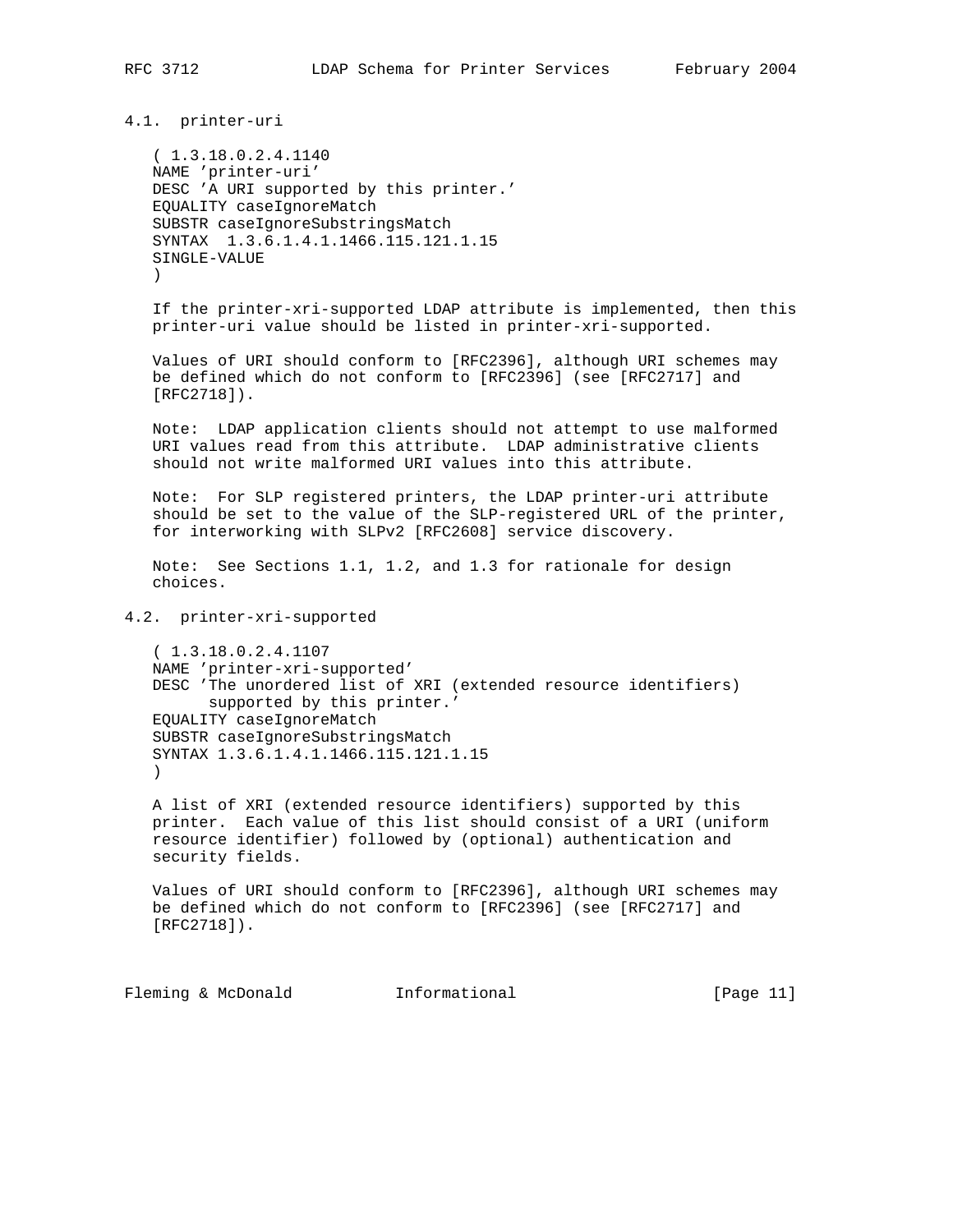Note: LDAP application clients should not attempt to use malformed URI values read from this attribute. LDAP administrative clients should not write malformed URI values into this attribute.

 Note: This attribute is based on 'printer-uri-supported', 'uri authentication-supported', and ''uri-security-supported' (called the 'Three Musketeers' because they are parallel ordered attributes) defined in IPP/1.1 [RFC2911]. This attribute unfolds those IPP/1.1 attributes and thus avoids the ordering (and same number of values) constraints of the IPP/1.1 separate attributes.

Defined keywords for fields include:

 'uri' (IPP 'printer-uri-supported') 'auth' (IPP 'uri-authentication-supported') 'sec' (IPP 'uri-security-supported')

 A missing 'auth' field should be interpreted to mean 'none'. Per IPP/1.1 [RFC2911], defined values of the 'auth' field include:

 'none' (no authentication for this URI) 'requesting-user-name' (from operation request) 'basic' (HTTP/1.1 Basic [RFC2617]) 'digest' (HTTP/1.1 Basic, [RFC2617]) 'certificate' (from certificate)

 A missing 'sec' field should be interpreted to mean 'none'. Per IPP/1.1 [RFC2911], defined values of the 'sec' field include:

 'none' (no security for this URI) 'ssl3' (Netscape SSL3) 'tls' (IETF TLS/1.0, [RFC2246])

Each XRI field should be delimited by '<'. For example:

 'uri=ipp://foo.com< auth=digest< sec=tls<' 'uri=lpr://bar.com< auth=none< sec=none<' 'uri=mailto:printer@foobar.com< auth=none< sec=none<'

 Note: The syntax and delimiter for this attribute are aligned with the equivalent attribute in the 'service:printer:' v2.0 template [SLP-PRT]. Whitespace is permitted after (but not before) the delimiter '<'. Note that this delimiter differs from printer resolution-supported.

 Note: See Sections 1.1, 1.2, and 1.3 for rationale for design choices.

Fleming & McDonald **Informational** [Page 12]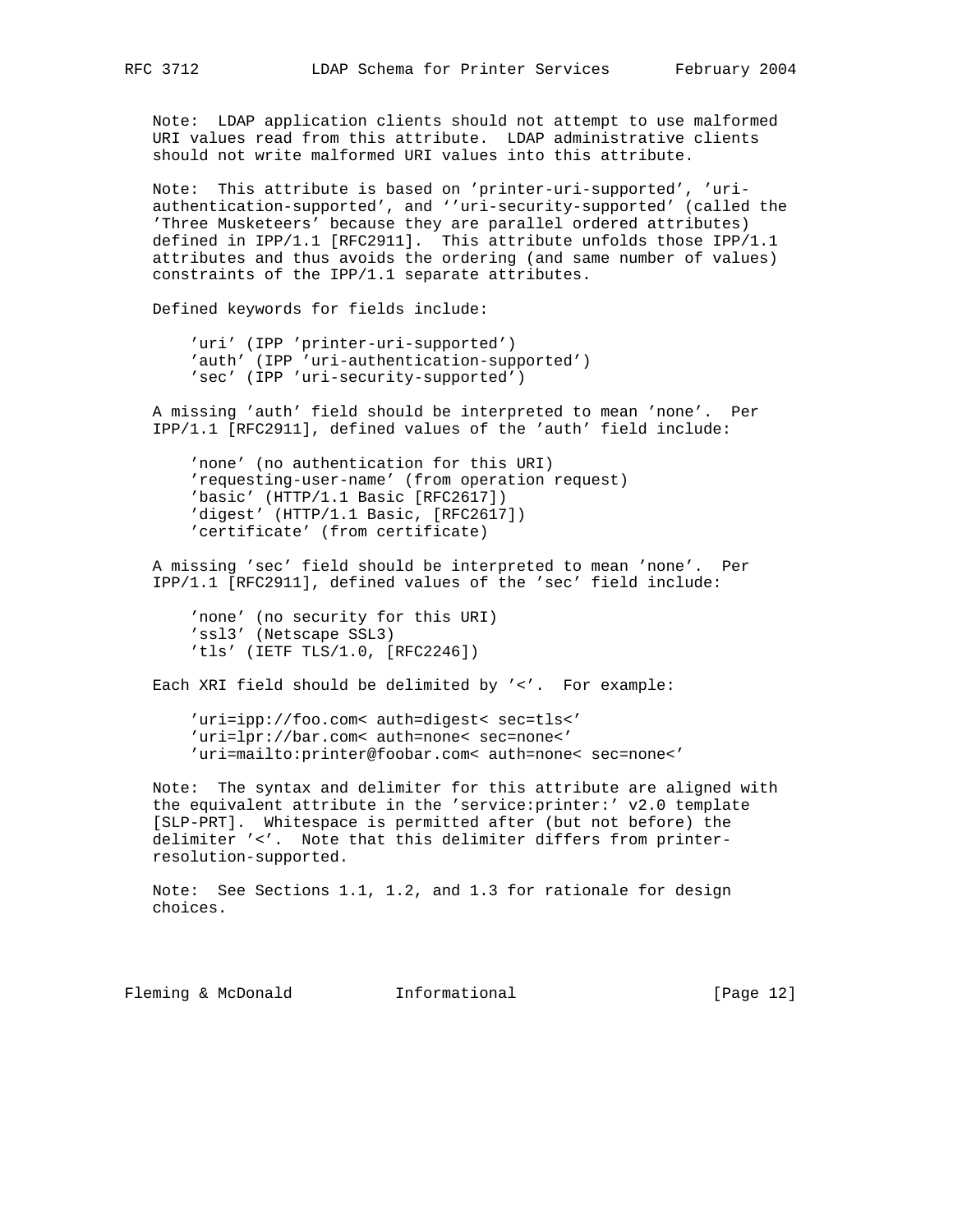# 4.3. printer-name

 ( 1.3.18.0.2.4.1135 NAME 'printer-name' DESC 'The site-specific administrative name of this printer.' EQUALITY caseIgnoreMatch SUBSTR caseIgnoreSubstringsMatch SYNTAX 1.3.6.1.4.1.1466.115.121.1.15{127} SINGLE-VALUE  $\lambda$ 

 Values of this attribute should be specified in the language specified in printer-natural-language-configured (for example, to support text-to-speech conversions), although the printer's name may be specified in any language. This name may be the last part of the printer's URI or it may be completely unrelated. This name may contain characters that are not allowed in a conventional URI (see [RFC2396]).

4.4. printer-natural-language-configured

 ( 1.3.18.0.2.4.1119 NAME 'printer-natural-language-configured' DESC 'The configured natural language in which error and status messages will be generated (by default) by this printer.' EQUALITY caseIgnoreMatch SUBSTR caseIgnoreSubstringsMatch SYNTAX 1.3.6.1.4.1.1466.115.121.1.15{127} SINGLE-VALUE  $\rightarrow$ 

 Also, a possible natural language for printer string attributes set by operator, system administrator, or manufacturer. Also, the (declared) natural language of the printer-name, printer-location, printer-info, and printer-make-and-model attributes of this printer.

 Values of language tags should conform to "Tags for the Identification of Languages" [RFC3066]. For example:

 'en-us' (English as spoken in the US) 'fr-fr' (French as spoken in France)

 For consistency with IPP/1.1 [RFC2911], language tags in this attribute should be lowercase normalized.

Fleming & McDonald **Informational** [Page 13]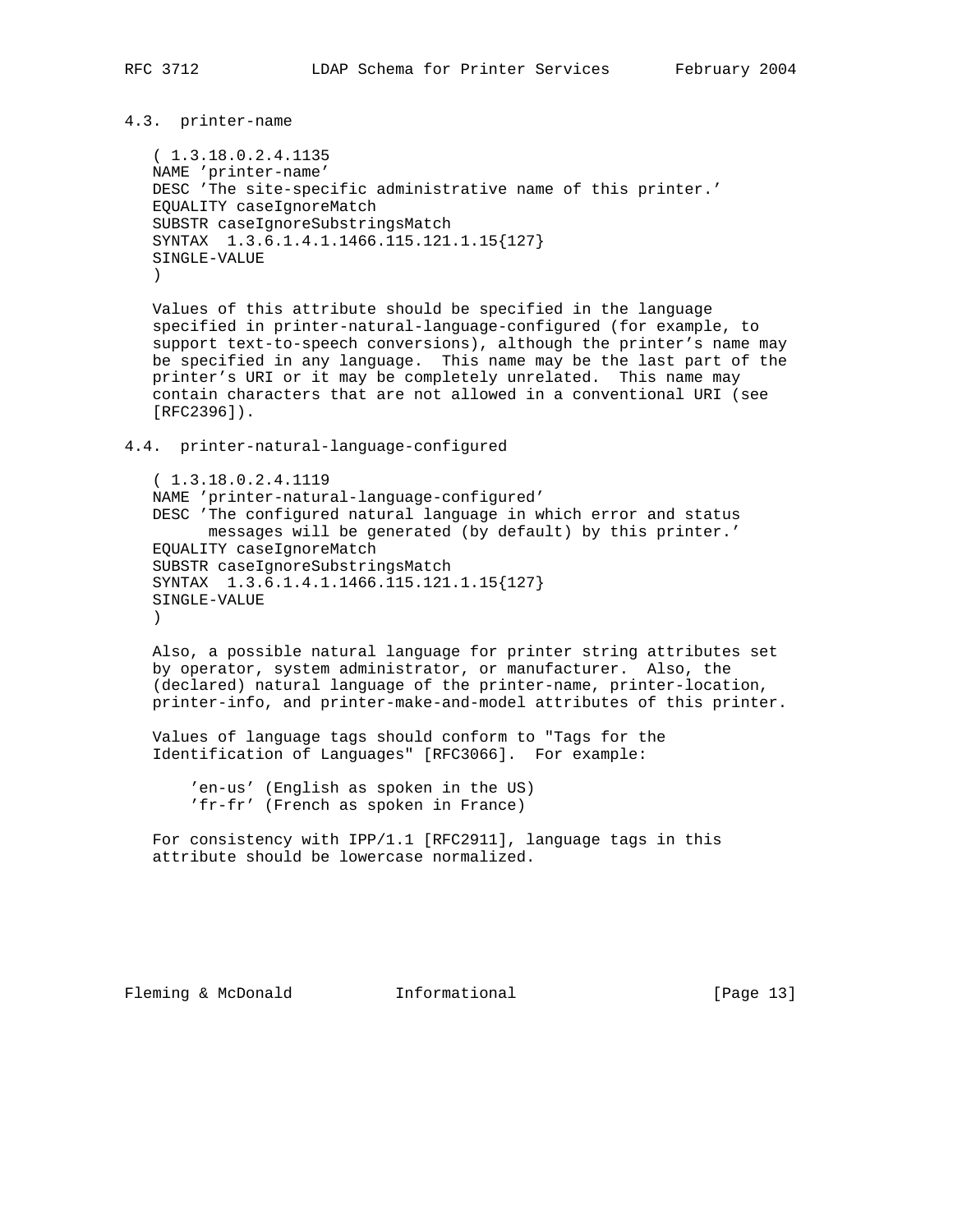4.5. printer-location ( 1.3.18.0.2.4.1136 NAME 'printer-location' DESC 'The physical location of this printer.' EQUALITY caseIgnoreMatch SUBSTR caseIgnoreSubstringsMatch SYNTAX 1.3.6.1.4.1.1466.115.121.1.15{127} SINGLE-VALUE ) For example: 'Room 123A' 'Second floor of building XYZ' 4.6. printer-info ( 1.3.18.0.2.4.1139 NAME 'printer-info' DESC 'Descriptive information about this printer.' EQUALITY caseIgnoreMatch SUBSTR caseIgnoreSubstringsMatch SYNTAX 1.3.6.1.4.1.1466.115.121.1.15{127} SINGLE-VALUE ) For example: 'This printer can be used for printing color transparencies for HR presentations' 'Out of courtesy for others, please print only small (1-5 page) jobs at this printer' 'This printer is going away on July 1, 1997, please find a new printer' 4.7. printer-more-info ( 1.3.18.0.2.4.1134 NAME 'printer-more-info' DESC 'A URI for more information about this specific printer.' EQUALITY caseIgnoreMatch SUBSTR caseIgnoreSubstringsMatch SYNTAX 1.3.6.1.4.1.1466.115.121.1.15 SINGLE-VALUE  $)$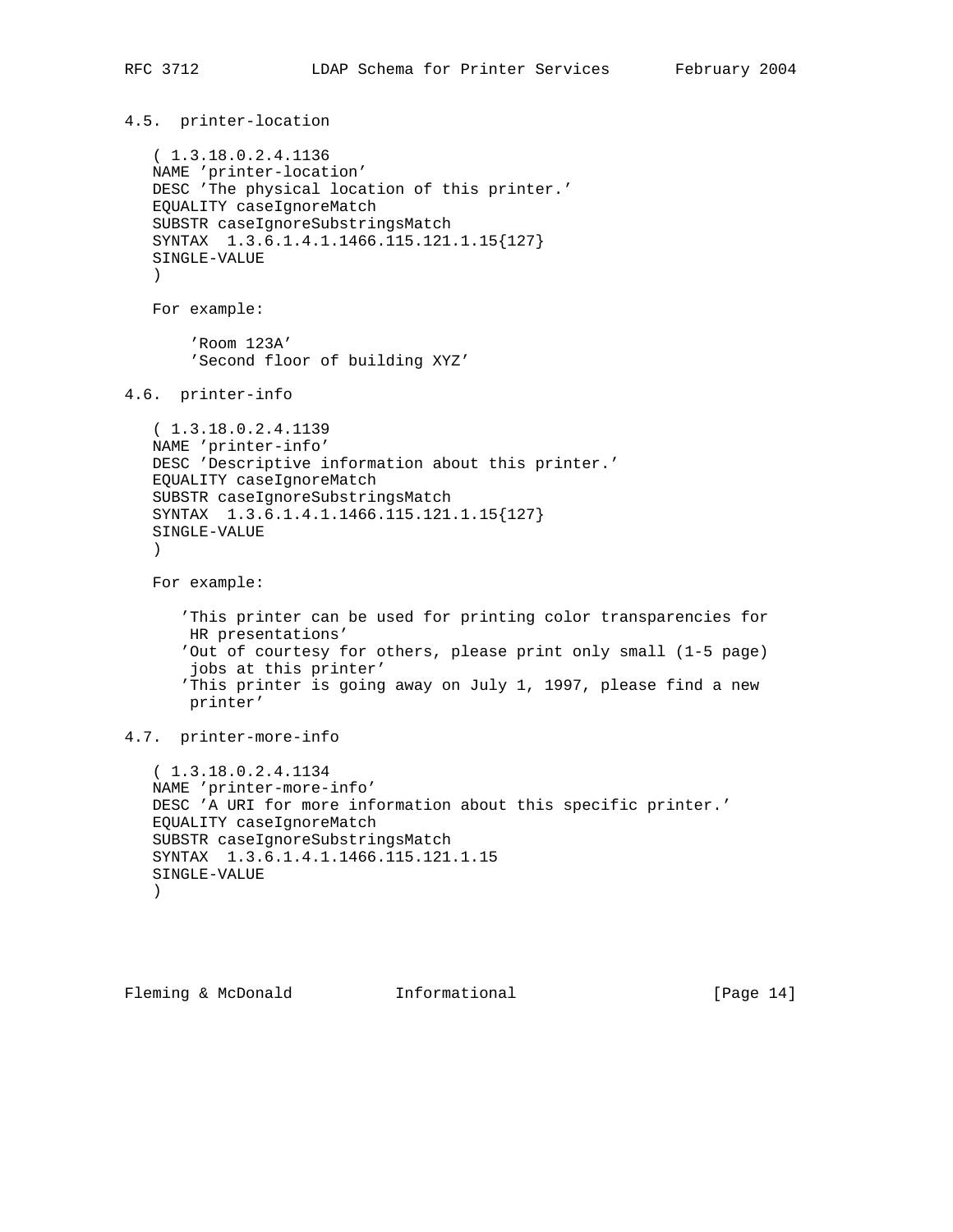For example, this could be an HTTP type URI referencing an HTML page accessible to a Web Browser. The information obtained from this URI is intended for end user consumption.

 Values of URI should conform to [RFC2396], although URI schemes may be defined which do not conform to [RFC2396] (see [RFC2717] and [RFC2718]).

 Note: LDAP application clients should not attempt to use malformed URI values read from this attribute. LDAP administrative clients should not write malformed URI values into this attribute.

 Note: See Sections 1.1, 1.2, and 1.3 for rationale for design choices.

4.8. printer-make-and-model

 ( 1.3.18.0.2.4.1138 NAME 'printer-make-and-model' DESC 'Make and model of this printer.' EQUALITY caseIgnoreMatch SUBSTR caseIgnoreSubstringsMatch SYNTAX 1.3.6.1.4.1.1466.115.121.1.15{127} SINGLE-VALUE )

 Note: The printer manufacturer may initially populate this attribute.

4.9. printer-ipp-versions-supported

 ( 1.3.18.0.2.4.1133 NAME 'printer-ipp-versions-supported' DESC 'IPP protocol version(s) that this printer supports.' EQUALITY caseIgnoreMatch SUBSTR caseIgnoreSubstringsMatch SYNTAX 1.3.6.1.4.1.1466.115.121.1.15{127} )

 The IPP protocol version(s) should include major and minor versions, i.e., the exact version numbers for which this Printer implementation meets the IPP version-specific conformance requirements.

Fleming & McDonald **Informational** [Page 15]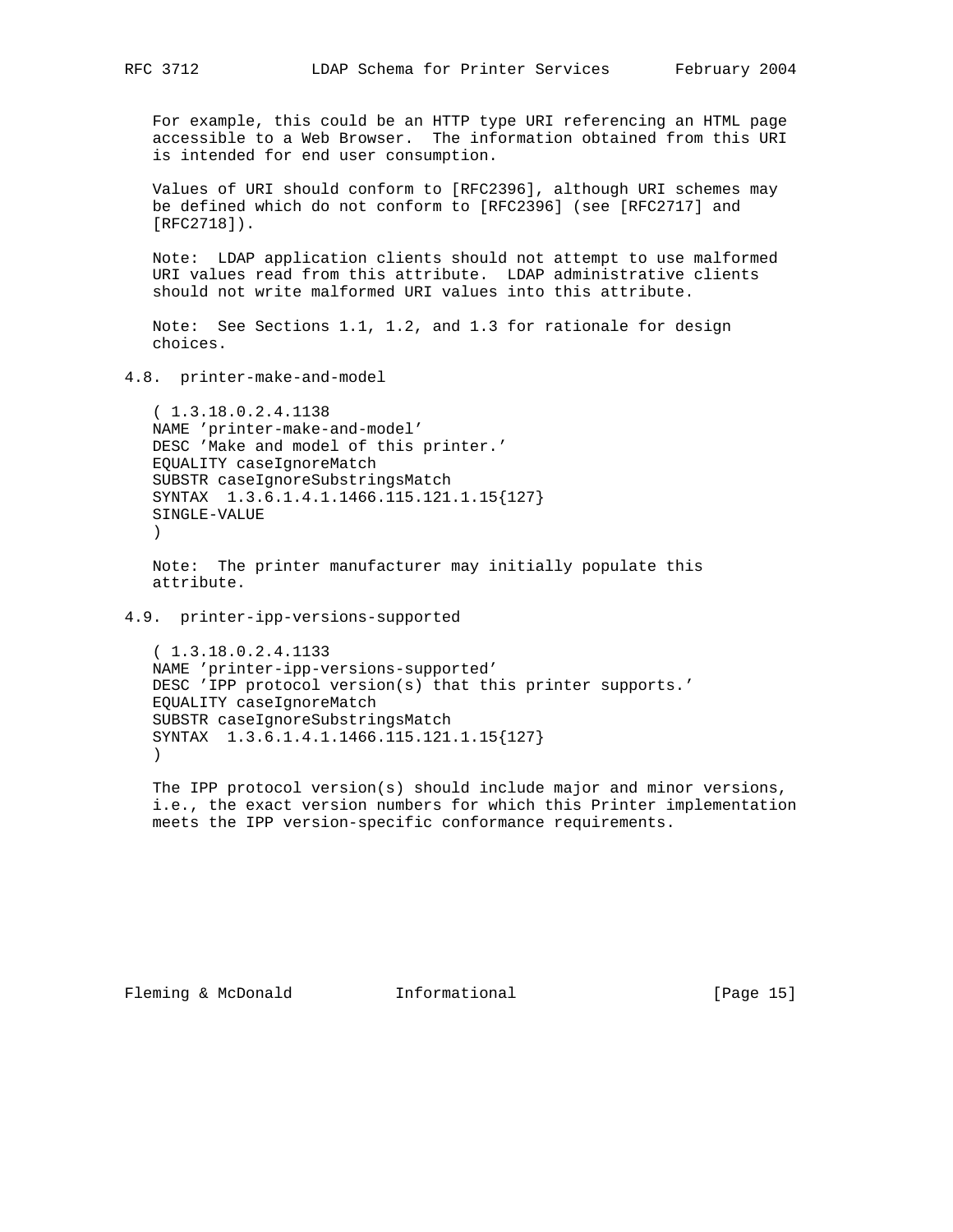4.10. printer-multiple-document-jobs-supported

 ( 1.3.18.0.2.4.1132 NAME 'printer-multiple-document-jobs-supported' DESC 'Indicates whether or not this printer supports more than one document per job.' EQUALITY booleanMatch SYNTAX 1.3.6.1.4.1.1466.115.121.1.7 SINGLE-VALUE  $\lambda$ 

4.11. printer-charset-configured

 ( 1.3.18.0.2.4.1109 NAME 'printer-charset-configured' DESC 'The configured charset in which error and status messages will be generated (by default) by this printer.' EQUALITY caseIgnoreMatch SYNTAX 1.3.6.1.4.1.1466.115.121.1.15{63} SINGLE-VALUE )

 Also, a possible charset for printer string attributes set by operator, system administrator, or manufacturer. For example:

 'utf-8' (ISO 10646/Unicode in UTF-8 transform [RFC2279]) 'iso-8859-1' (Latin1)

 Values of charset tags should be defined in the IANA Registry of Coded Character Sets [IANA-CHAR] (see also [RFC2978]) and the '(preferred MIME name)' should be used as the charset tag in this attribute.

 For consistency with IPP/1.1 [RFC2911], charset tags in this attribute should be lowercase normalized.

4.12. printer-charset-supported

 ( 1.3.18.0.2.4.1131 NAME 'printer-charset-supported' DESC 'Set of charsets supported for the attribute values of syntax DirectoryString for this directory entry.' EQUALITY caseIgnoreMatch SYNTAX 1.3.6.1.4.1.1466.115.121.1.15{63}  $\lambda$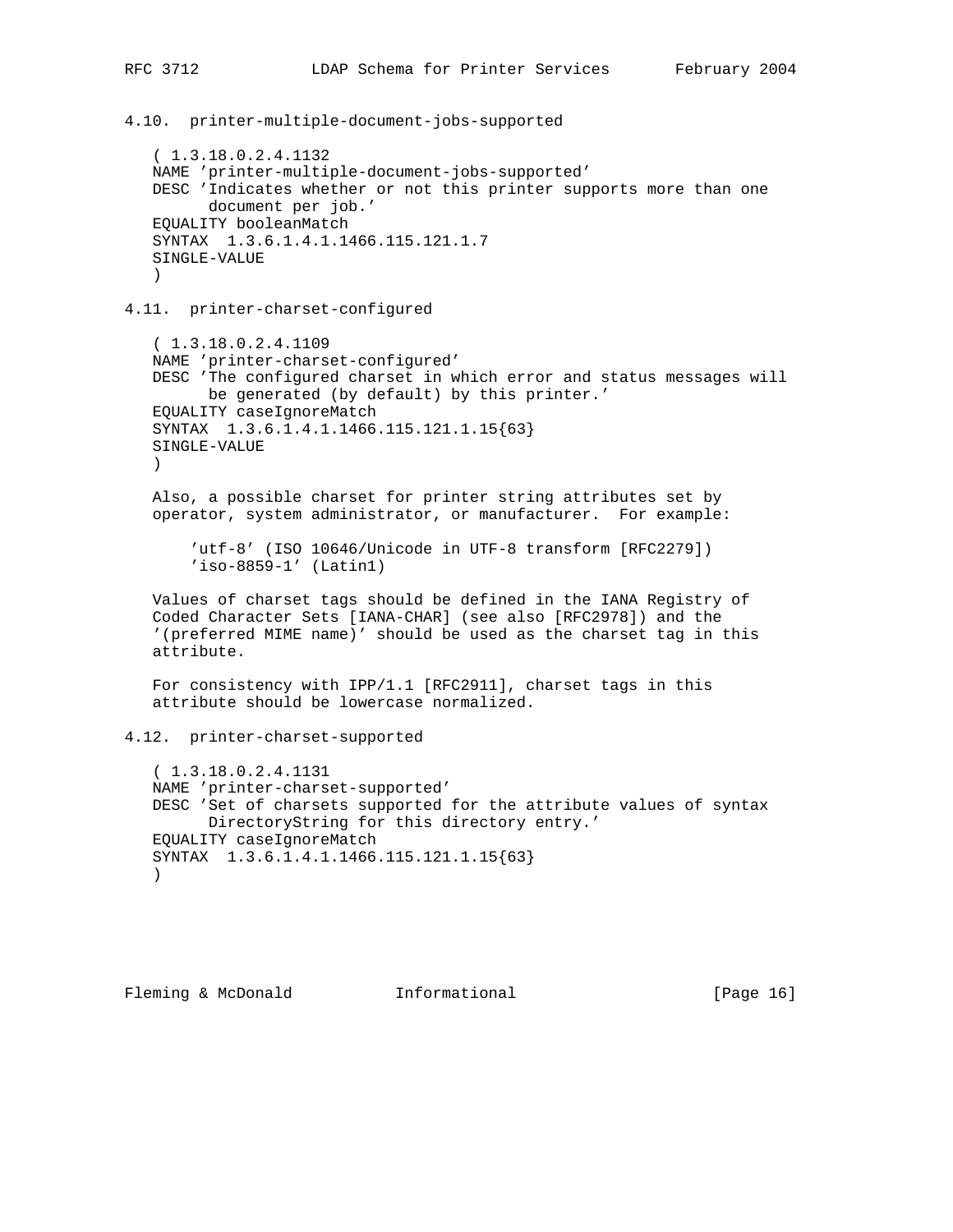For example: 'utf-8' (ISO 10646/Unicode in UTF-8 transform [RFC2279]) 'iso-8859-1' (Latin1) Values of charset tags should be defined in the IANA Registry of Coded Character Sets [IANA-CHAR] (see also [RFC2978]) and the '(preferred MIME name)' should be used as the charset tag in this attribute. For consistency with IPP/1.1 [RFC2911], charset tags in this attribute should be lowercase normalized. 4.13. printer-generated-natural-language-supported ( 1.3.18.0.2.4.1137 NAME 'printer-generated-natural-language-supported' DESC 'Natural language(s) supported for this directory entry.' EQUALITY caseIgnoreMatch SUBSTR caseIgnoreSubstringsMatch SYNTAX 1.3.6.1.4.1.1466.115.121.1.15{63}  $)$  Values of language tags should conform to "Tags for the Identification of Languages" [RFC3066]. For example: 'en-us' (English as spoken in the US) 'fr-fr' (French as spoken in France) For consistency with IPP/1.1 [RFC2911], language tags in this attribute should be lowercase normalized. 4.14. printer-document-format-supported ( 1.3.18.0.2.4.1130 NAME 'printer-document-format-supported' DESC 'The possible source document formats which may be interpreted and printed by this printer.' EQUALITY caseIgnoreMatch SUBSTR caseIgnoreSubstringsMatch SYNTAX 1.3.6.1.4.1.1466.115.121.1.15{127} ) Values of document formats should be MIME media types defined in the IANA Registry of MIME Media Types [IANA-MIME] (see also [RFC2048]).

Fleming & McDonald **Informational** [Page 17]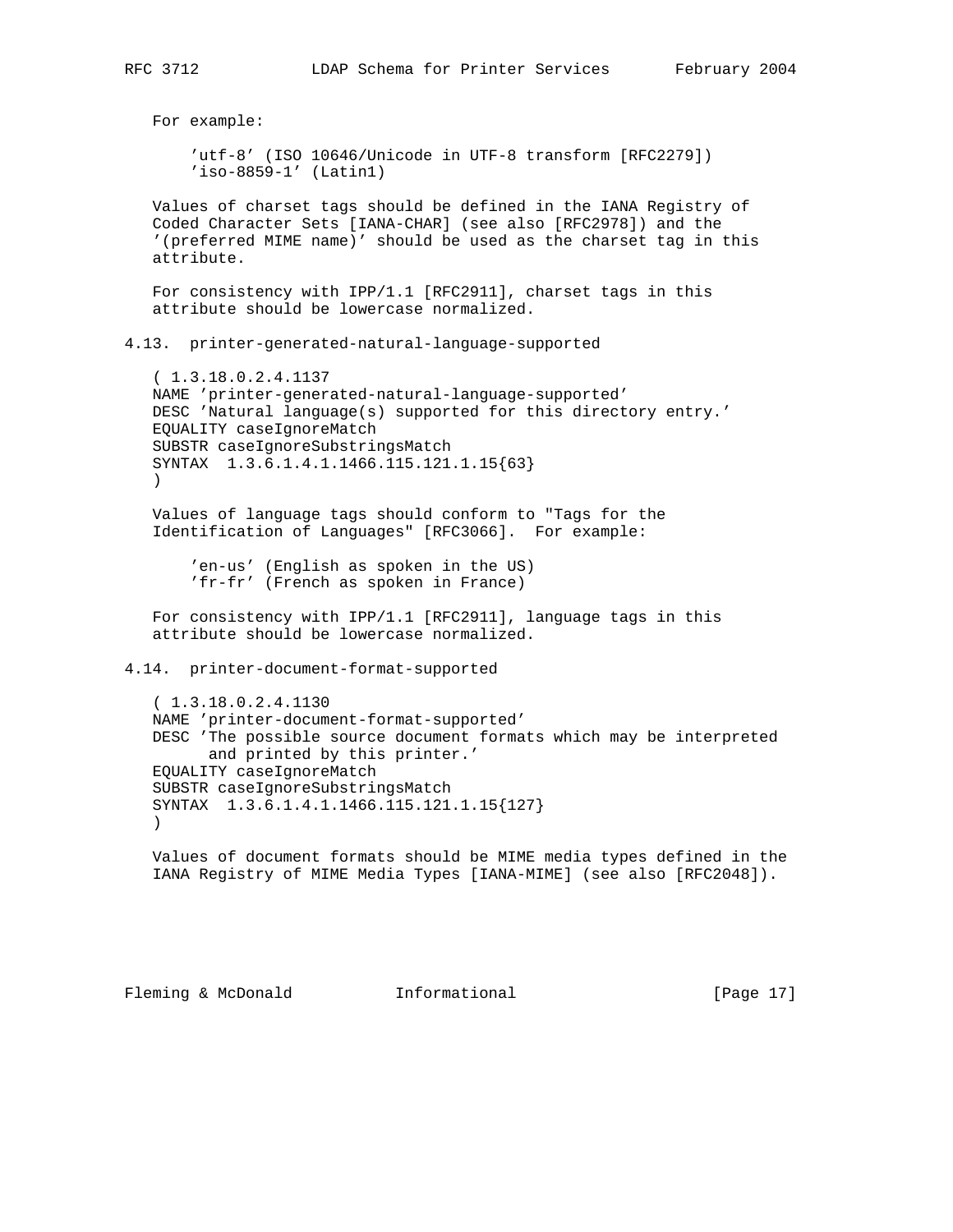4.15. printer-color-supported ( 1.3.18.0.2.4.1129 NAME 'printer-color-supported' DESC 'Indicates whether this printer is capable of any type of color printing at all, including highlight color.' EQUALITY booleanMatch SYNTAX 1.3.6.1.4.1.1466.115.121.1.7 SINGLE-VALUE  $\lambda$ 4.16. printer-compression-supported ( 1.3.18.0.2.4.1128 NAME 'printer-compression-supported' DESC 'Compression algorithms supported by this printer.' EQUALITY caseIgnoreMatch SUBSTR caseIgnoreSubstringsMatch SYNTAX 1.3.6.1.4.1.1466.115.121.1.15{255} ) Values defined in IPP/1.1 [RFC2911] include: 'none' (no compression is used) 'deflate' (public domain ZIP described in [RFC1951]) 'gzip' (GNU ZIP described in [RFC1952]) 'compress' (UNIX compression described in [RFC1977]) 4.17. printer-pages-per-minute ( 1.3.18.0.2.4.1127 NAME 'printer-pages-per-minute' DESC 'The nominal number of pages per minute which may be output by this printer.' EQUALITY integerMatch ORDERING integerOrderingMatch SYNTAX 1.3.6.1.4.1.1466.115.121.1.27 SINGLE-VALUE  $\lambda$  This attribute is informative, not a service guarantee. Typically, it is the value used in marketing literature to describe this printer. For example, the value for a simplex or black-and-white print mode.

Fleming & McDonald **Informational** [Page 18]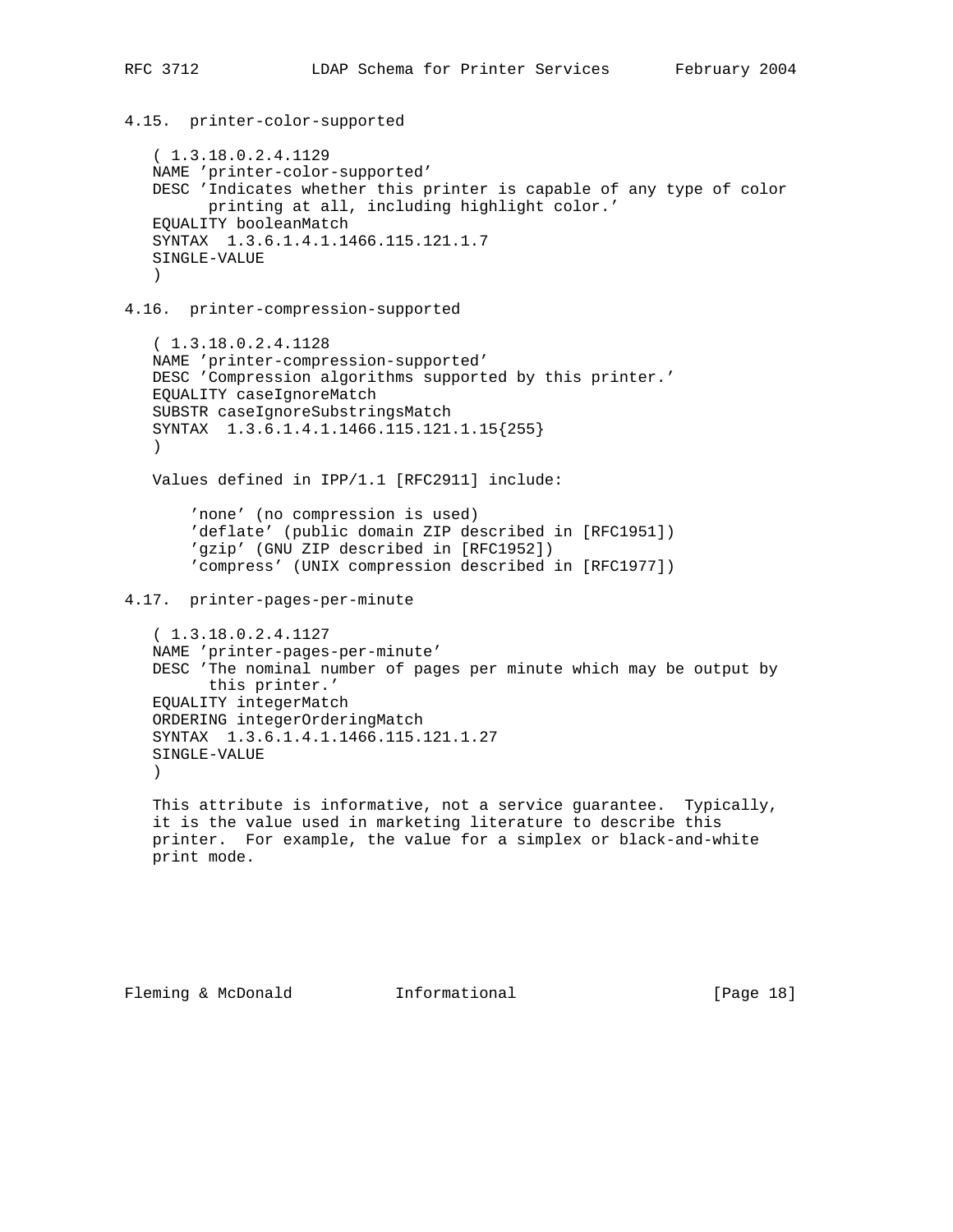```
4.18. printer-pages-per-minute-color
    ( 1.3.18.0.2.4.1126
   NAME 'printer-pages-per-minute-color'
   DESC 'The nominal number of color pages per minute which may be
         output by this printer.'
    EQUALITY integerMatch
    ORDERING integerOrderingMatch
    SYNTAX 1.3.6.1.4.1.1466.115.121.1.27
    SINGLE-VALUE
    )
   This attribute is informative, not a service guarantee. Typically,
    it is the value used in marketing literature to describe this
   printer.
4.19. printer-finishings-supported
    ( 1.3.18.0.2.4.1125
   NAME 'printer-finishings-supported'
   DESC 'The possible finishing operations supported by this printer.'
   EQUALITY caseIgnoreMatch
   SUBSTR caseIgnoreSubstringsMatch
    SYNTAX 1.3.6.1.4.1.1466.115.121.1.15{255}
\overline{\phantom{a}} Values defined in IPP/1.1 [RFC2911] include: 'none', 'staple',
 'punch', 'cover', 'bind', 'saddle-stitch', 'edge-stitch',
 'staple-top-left', 'staple-bottom-left', 'staple-top-right',
    'staple-bottom-right', 'edge-stitch-left', 'edge-stitch-top',
    'edge-stitch-right', 'edge-stitch-bottom', 'staple-dual-left',
    'staple-dual-top', 'staple-dual-right', 'staple-dual-bottom'.
   Note: Implementations may support other values.
4.20. printer-number-up-supported
    ( 1.3.18.0.2.4.1124
   NAME 'printer-number-up-supported'
   DESC 'The possible numbers of print-stream pages to impose upon a
         single side of an instance of a selected medium.'
   EQUALITY integerMatch
    ORDERING integerOrderingMatch
    SYNTAX 1.3.6.1.4.1.1466.115.121.1.27
   )Fleming & McDonald Informational [Page 19]
```
RFC 3712 LDAP Schema for Printer Services February 2004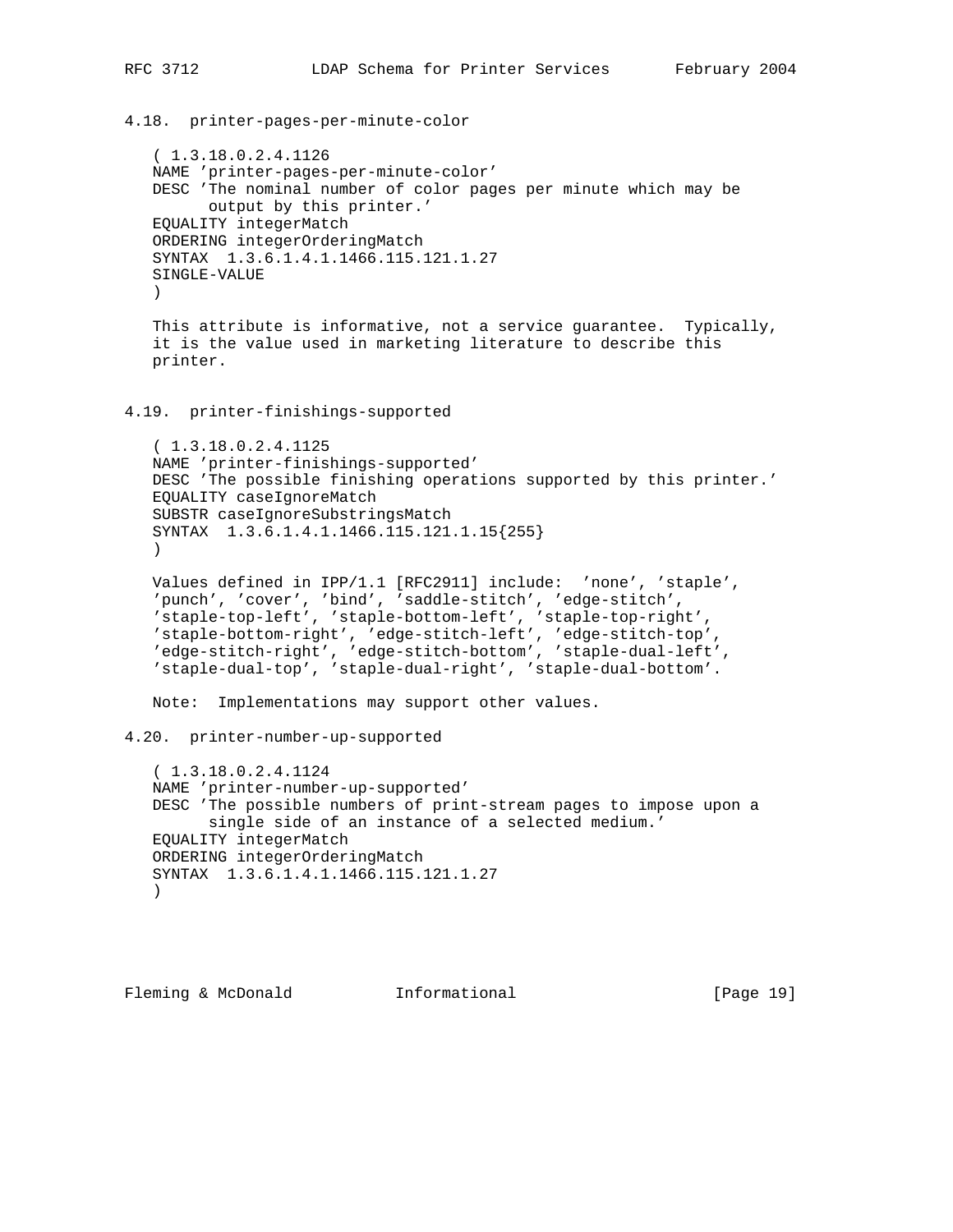```
RFC 3712 LDAP Schema for Printer Services February 2004
   Values defined in IPP/1.1 [RFC2911] include: '1', '2', and '4'.
   Note: Implementations may support other values.
4.21. printer-sides-supported
    ( 1.3.18.0.2.4.1123
   NAME 'printer-sides-supported'
   DESC 'The number of impression sides (one or two) and the two-sided
         impression rotations supported by this printer.'
    EQUALITY caseIgnoreMatch
    SYNTAX 1.3.6.1.4.1.1466.115.121.1.15{127}
    )
   Values defined in IPP/1.1 [RFC2911] include: 'one-sided', 'two-
    sided-long-edge', 'two-sided-short-edge'.'
4.22. printer-media-supported
    ( 1.3.18.0.2.4.1122
    NAME 'printer-media-supported'
    DESC 'The standard names/types/sizes (and optional color suffixes) of
         the media supported by this printer.'
    EQUALITY caseIgnoreMatch
    SUBSTR caseIgnoreSubstringsMatch
    SYNTAX 1.3.6.1.4.1.1466.115.121.1.15{255}
   \left( \right) Values are defined in IPP/1.1 [RFC2911] or any IANA registered
    extensions. For example:
        'iso-a4'
        'envelope'
        'na-letter-white'
4.23. printer-media-local-supported
    ( 1.3.18.0.2.4.1117
    NAME 'printer-media-local-supported'
   DESC 'Site-specific names of media supported by this printer.'
    EQUALITY caseIgnoreMatch
    SUBSTR caseIgnoreSubstringsMatch
   SYNTAX 1.3.6.1.4.1.1466.115.121.1.15{255}
    )
   Values should be in the natural language specified by printer-
   natural-language-configured.
```
Fleming & McDonald **Informational** [Page 20]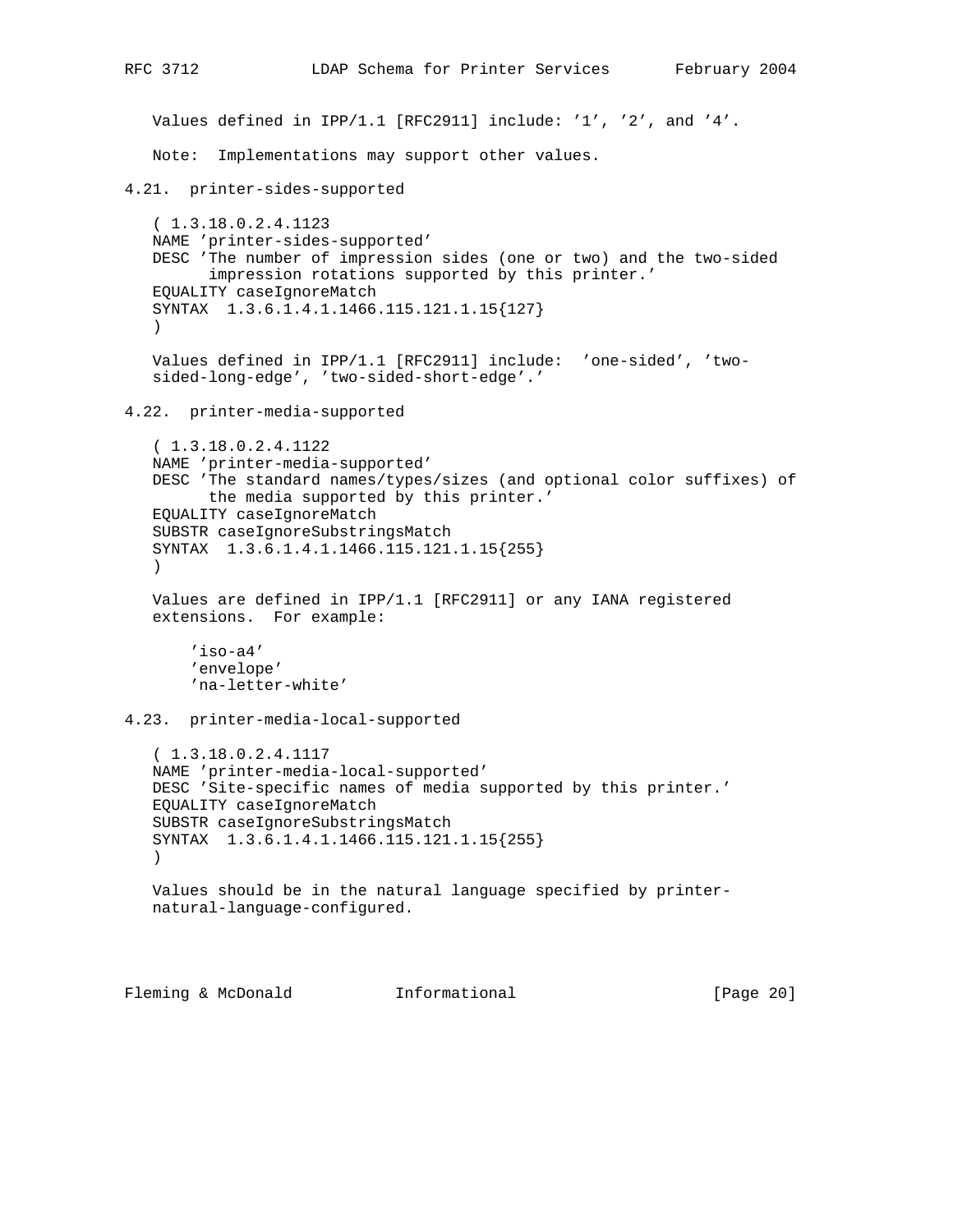For example: 'purchasing-form' (site-specific name) as opposed to 'na-letter' (standard keyword from IPP/1.1 [RFC2911]) in the printer-media-supported attribute. 4.24. printer-resolution-supported ( 1.3.18.0.2.4.1121 NAME 'printer-resolution-supported' DESC 'List of resolutions supported for printing documents by this printer.' EQUALITY caseIgnoreMatch SUBSTR caseIgnoreSubstringsMatch SYNTAX 1.3.6.1.4.1.1466.115.121.1.15{255} ) Each resolution value should be a string containing 3 fields: 1) Cross feed direction resolution (positive integer); 2) Feed direction resolution (positive integer); 3) Unit - 'dpi' (dots per inch) or 'dpcm' (dots per centimeter). Each resolution field should be delimited by '>'. For example: '300> 300> dpi>' '600> 600> dpi>' Note: This attribute is based on 'printer-resolution-supported' defined in IPP/1.1 [RFC2911] (which has a binary complex encoding) derived from 'prtMarkerAddressabilityFeedDir', 'prtMarkerAddressabilityXFeedDir', and 'prtMarkerAddressabilityUnit' defined in the Printer MIB [RFC1759] (which have integer encodings). Note: The syntax and delimiter for this attribute are aligned with the equivalent attribute in the 'service:printer:' v2.0 template [SLP-PRT]. Whitespace is permitted after (but not before) the

Fleming & McDonald **Informational** [Page 21]

supported.

delimiter '>'. Note that this delimiter differs from printer-xri-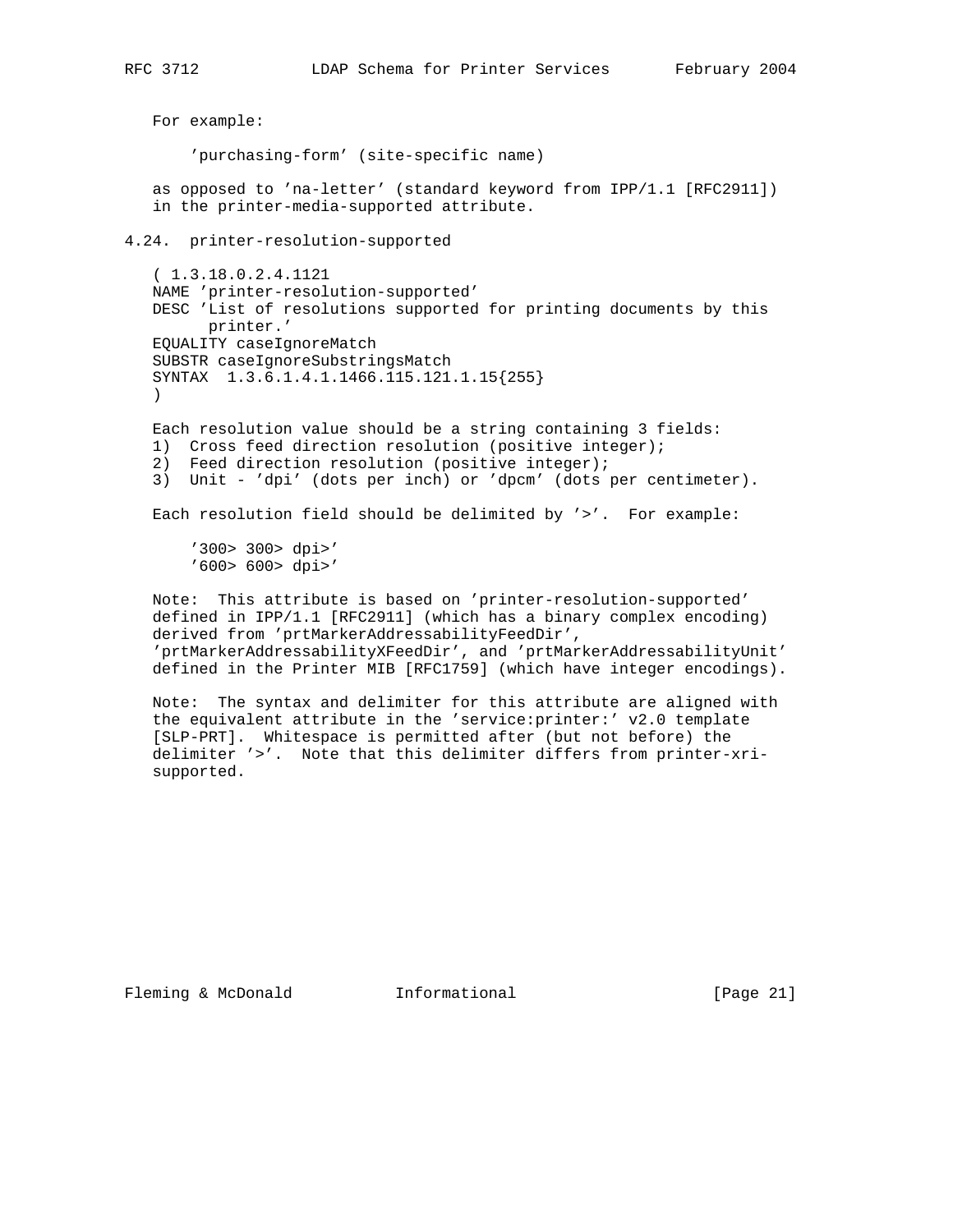4.25. printer-print-quality-supported ( 1.3.18.0.2.4.1120

 NAME 'printer-print-quality-supported' DESC 'List of print qualities supported for printing documents on this printer.' EQUALITY caseIgnoreMatch SYNTAX 1.3.6.1.4.1.1466.115.121.1.15{127}  $\lambda$ 

Values defined in IPP/1.1 [RFC2911] include:

```
 'unknown'
 'draft'
 'normal'
 'high'
```
4.26. printer-job-priority-supported

```
 ( 1.3.18.0.2.4.1110
 NAME 'printer-job-priority-supported'
 DESC 'Indicates the number of job priority levels supported by this
       printer.'
 EQUALITY integerMatch
 ORDERING integerOrderingMatch
 SYNTAX 1.3.6.1.4.1.1466.115.121.1.27
 SINGLE-VALUE
)
```
 An IPP/1.1 [RFC2911] conformant Printer, which supports job priority, always supports a full range of priorities from '1' to '100' (to ensure consistent behavior), therefore this attribute describes the 'granularity' of priority supported. Values of this attribute are from '1' to '100'.

4.27. printer-copies-supported

 ( 1.3.18.0.2.4.1118 NAME 'printer-copies-supported' DESC 'The maximum number of copies of a document that may be printed as a single job on this printer.' EQUALITY integerMatch ORDERING integerOrderingMatch SYNTAX 1.3.6.1.4.1.1466.115.121.1.27 SINGLE-VALUE  $)$ 

Fleming & McDonald **Informational Informational** [Page 22]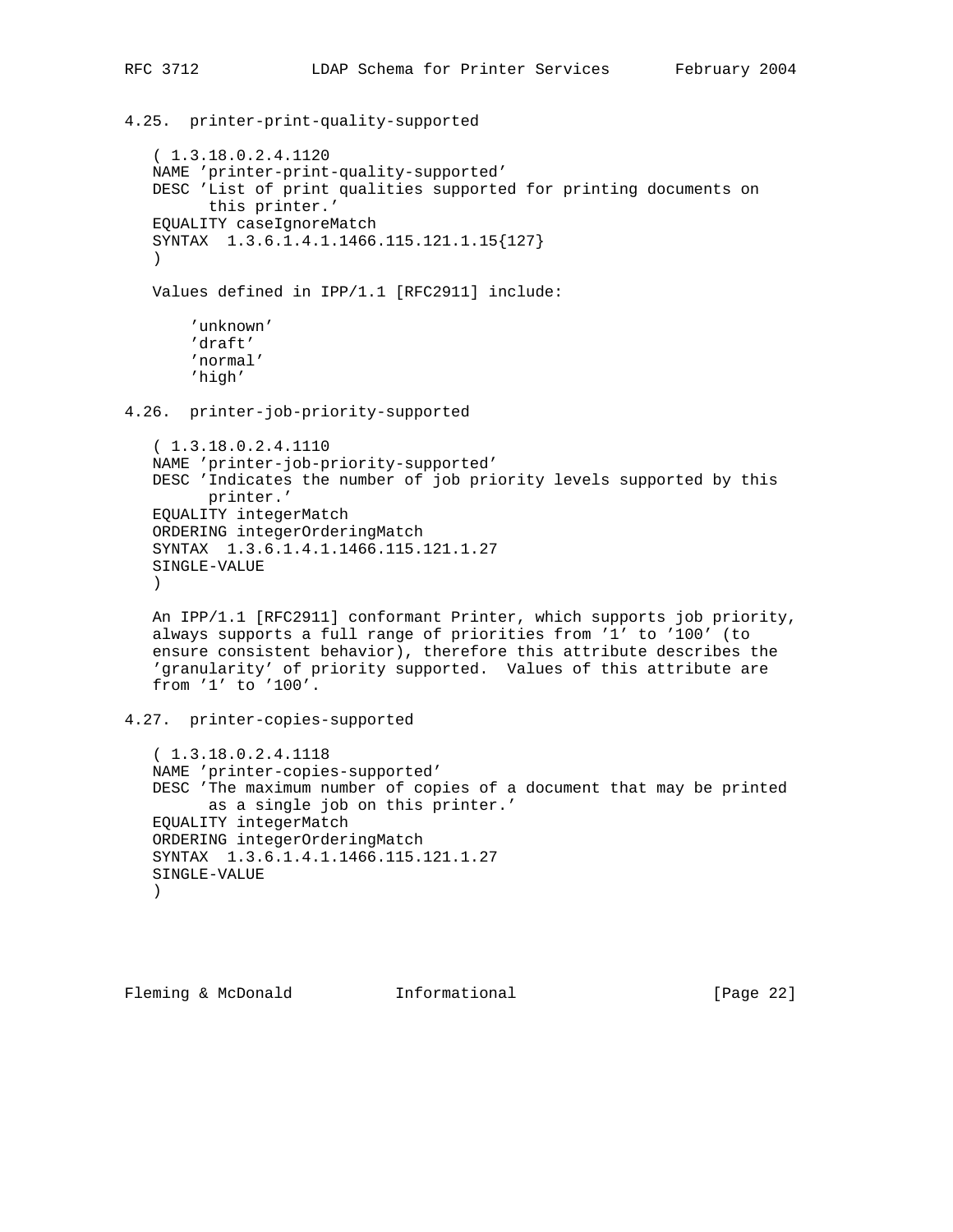A positive value indicates the maximum supported copies. A value of '0' indicates no maximum limit. A value of '-1' indicates 'unknown'.

 Note: The syntax and values for this attribute are aligned with the equivalent attribute in the 'service:printer:' v2.0 template [SLP- PRT].

4.28. printer-job-k-octets-supported

 ( 1.3.18.0.2.4.1111 NAME 'printer-job-k-octets-supported' DESC 'The maximum size in kilobytes (1,024 octets actually) incoming print job that this printer will accept.' EQUALITY integerMatch ORDERING integerOrderingMatch SYNTAX 1.3.6.1.4.1.1466.115.121.1.27 SINGLE-VALUE  $\lambda$ 

 A positive value indicates the maximum supported job size. A value of '0' indicates no maximum limit. A value of '-1' indicates 'unknown'.

 Note: The syntax and values for this attribute are aligned with the equivalent attribute in the 'service:printer:' v2.0 template [SLP- PRT].

4.29. printer-current-operator

```
 ( 1.3.18.0.2.4.1112
 NAME 'printer-current-operator'
 DESC 'The identity of the current human operator responsible for
      operating this printer.'
 EQUALITY caseIgnoreMatch
 SUBSTR caseIgnoreSubstringsMatch
 SYNTAX 1.3.6.1.4.1.1466.115.121.1.15{127}
 SINGLE-VALUE
 )
```
 The value of this attribute should include information that would enable other humans to reach the operator, such as a telephone number.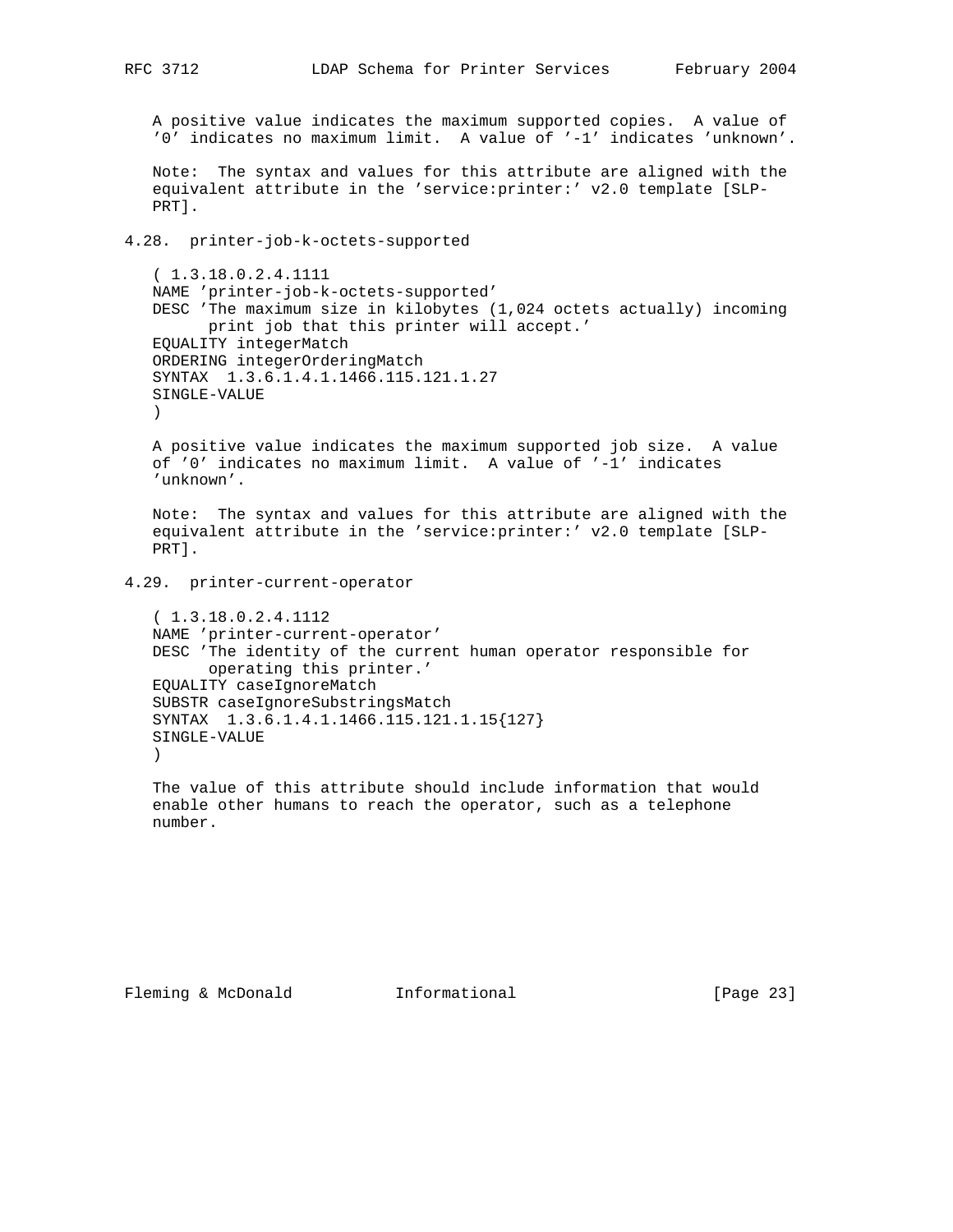```
4.30. printer-service-person
    ( 1.3.18.0.2.4.1113
   NAME 'printer-service-person'
   DESC 'The identity of the current human service person responsible
          for servicing this printer.'
   EQUALITY caseIgnoreMatch
    SUBSTR caseIgnoreSubstringsMatch
    SYNTAX 1.3.6.1.4.1.1466.115.121.1.15{127}
    SINGLE-VALUE
    )
    The value of this attribute should include information that would
    enable other humans to reach the service person, such as a telephone
   number.
4.31. printer-delivery-orientation-supported
    ( 1.3.18.0.2.4.1114
   NAME 'printer-delivery-orientation-supported'
   DESC 'The possible delivery orientations of pages as they are printed
         and ejected from this printer.'
   EQUALITY caseIgnoreMatch
   SYNTAX 1.3.6.1.4.1.1466.115.121.1.15{127}
   ) Values defined include:
        'unknown'
        'face-up'
        'face-down'
   Note: The syntax and values for this attribute are aligned with the
    equivalent attribute in the 'service:printer:' v2.0 template [SLP-
   PRT].
4.32. printer-stacking-order-supported
    ( 1.3.18.0.2.4.1115
   NAME 'printer-stacking-order-supported'
   DESC 'The possible stacking order of pages as they are printed and
         ejected from this printer.'
   EQUALITY caseIgnoreMatch
    SYNTAX 1.3.6.1.4.1.1466.115.121.1.15{127}
   \lambda
```
Fleming & McDonald **Informational** [Page 24]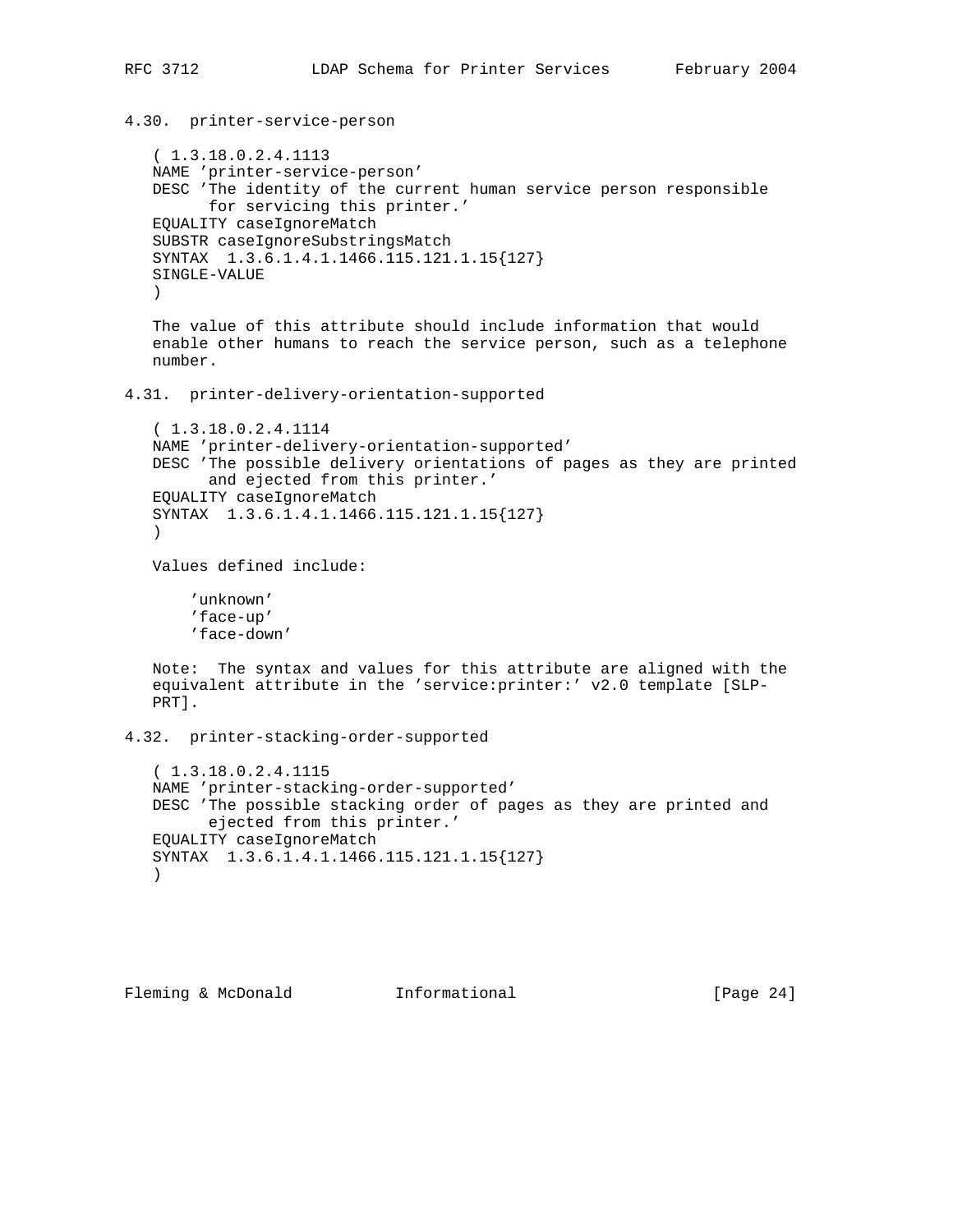```
 Values defined include:
        'unknown'
        'first-to-last'
        'last-to-first'
   Note: The syntax and values for this attribute are aligned with the
    equivalent attribute in the 'service:printer:' v2.0 template [SLP-
   PRT].
4.33. printer-output-features-supported
    ( 1.3.18.0.2.4.1116
   NAME 'printer-output-features-supported'
  DESC 'The possible output features supported by this printer.'
   EQUALITY caseIgnoreMatch
   SYNTAX 1.3.6.1.4.1.1466.115.121.1.15{127}
   \lambda Values defined include:
        'unknown'
        'bursting'
        'decollating'
        'page-collating'
        'offset-stacking'
   Note: The syntax and values for this attribute are aligned with the
    equivalent attribute in the 'service:printer:' v2.0 template [SLP-
    PRT].
   Note: Implementations may support other values.
4.34. printer-aliases
    ( 1.3.18.0.2.4.1108
   NAME 'printer-aliases'
   DESC 'List of site-specific administrative names of this printer in
          addition to the value specified for printer-name.'
    EQUALITY caseIgnoreMatch
    SUBSTR caseIgnoreSubstringsMatch
    SYNTAX 1.3.6.1.4.1.1466.115.121.1.15{127}
   \left( \right) Values of this attribute should be specified in the language
    specified in printer-natural-language-configured (for example, to
   support text-to-speech conversions), although the printer's alias may
   be specified in any language.
```
Fleming & McDonald **Informational** [Page 25]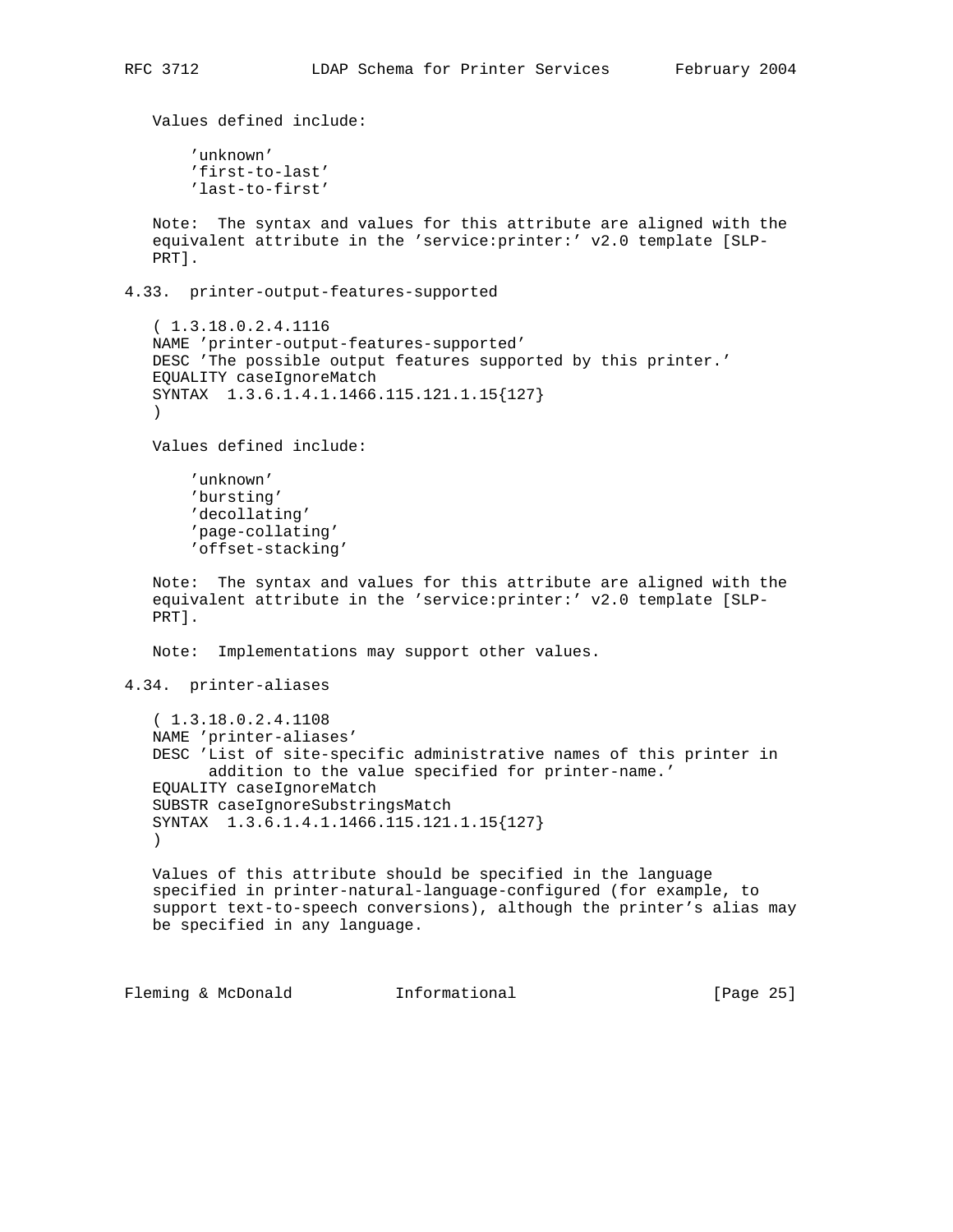5. Definition of Syntaxes

No new attribute syntaxes are defined by this document.

 The attribute types defined in Section 4 of this document reference syntax OIDs defined in Section 6 of [RFC2252], which are summarized below:

Syntax OID Syntax Description ------------------------------ ------------------ 1.3.6.1.4.1.1466.115.121.1.7 Boolean 1.3.6.1.4.1.1466.115.121.1.15 DirectoryString (UTF-8 [RFC2279]) 1.3.6.1.4.1.1466.115.121.1.27 Integer

6. Definition of Matching Rules

No new matching rules are defined by this document.

 The attribute types defined in Section 4 of this document reference matching rules defined in Section 8 of [RFC2252] and/or Section 2 of [RFC3698], which are summarized below:

| Matching Rule OID | Matching Rule Name        | Usage    |  |
|-------------------|---------------------------|----------|--|
|                   |                           |          |  |
| 2.5.13.13         | booleanMatch              | EOUALITY |  |
| 2.5.13.2          | caseIqnoreMatch           | EOUALITY |  |
| 2.5.13.14         | integerMatch              | EOUALITY |  |
| 2.5.13.15         | integerOrderingMatch      | ORDERING |  |
| 2.5.13.4          | caseIgnoreSubstringsMatch | SUBSTR   |  |
|                   |                           |          |  |

7. IANA Considerations

This document does not define any new syntaxes or matching rules.

 This document does define the following Object Identifier Descriptors. They have been registered by the IANA:

### 7.1. Registration of Object Classes

 Subject: Request for LDAP Descriptor Registration Descriptor (short name): see table below Object Identifier: see table below Person & email address to contact for further information: see below Usage: object class

Fleming & McDonald **Informational** [Page 26]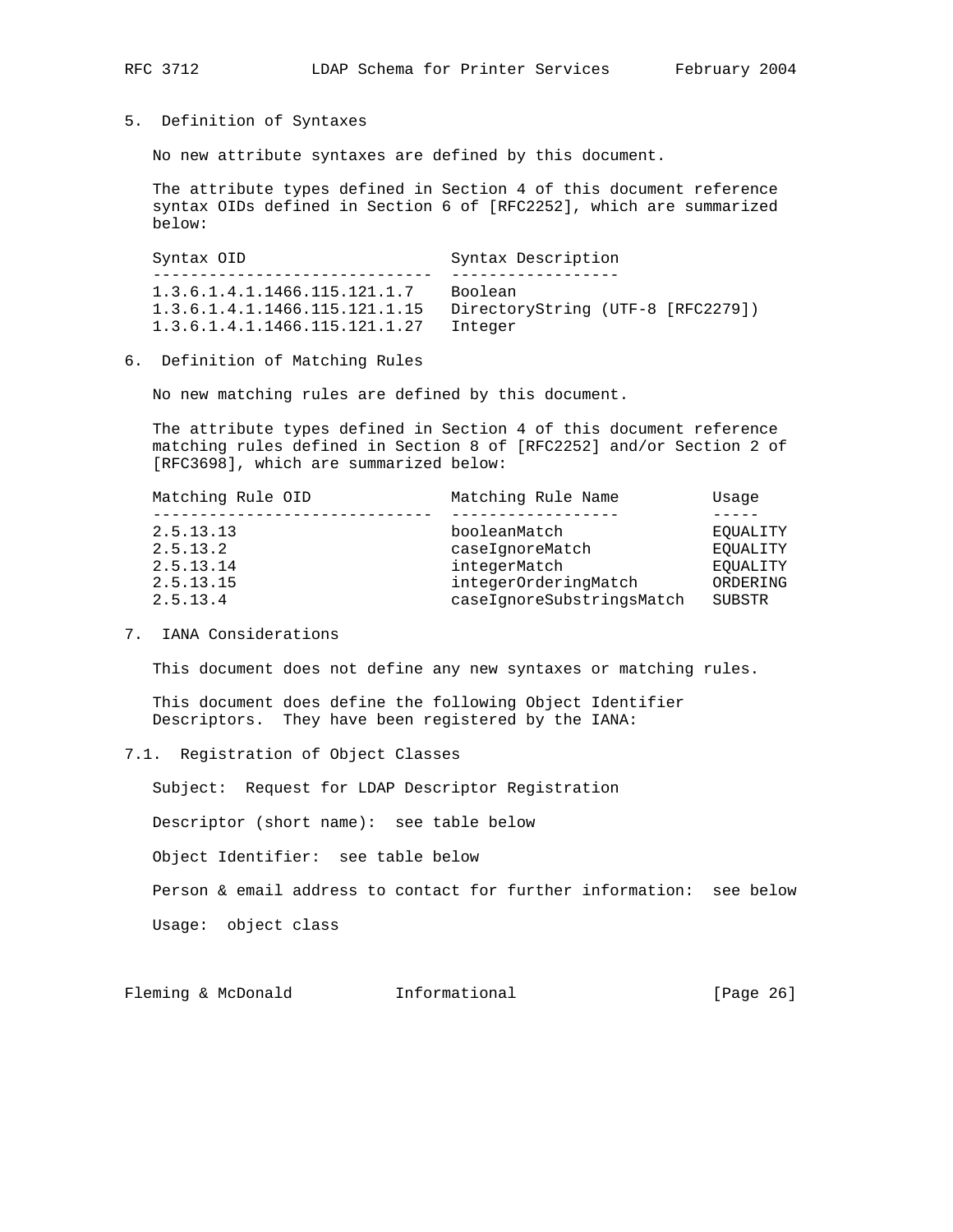Specification: RFC3712 Author/Change Controller: Pat Fleming IBM Highway 52 N Rochester, MN 55901 USA Phone: +1 507-253-7583 EMail: flemingp@us.ibm.com Comments: Object Class OID ------------------------------------ -------------------- slpServicePrinter 1.3.18.0.2.6.254 printerAbstract 1.3.18.0.2.6.258 printerService 1.3.18.0.2.6.255 printerServiceAuxClass 1.3.18.0.2.6.257 printerIPP 1.3.18.0.2.6.256 printerLPR 1.3.18.0.2.6.253 7.2. Registration of Attribute Types Subject: Request for LDAP Descriptor Registration Descriptor (short name): see table below Object Identifier: see table below Person & email address to contact for further information: see below Usage: attribute type Specification: RFC3712 Author/Change Controller: Pat Fleming IBM Highway 52 N Rochester, MN 55901 USA Phone: +1 507-253-7583 EMail: flemingp@us.ibm.com Fleming & McDonald **Informational** [Page 27]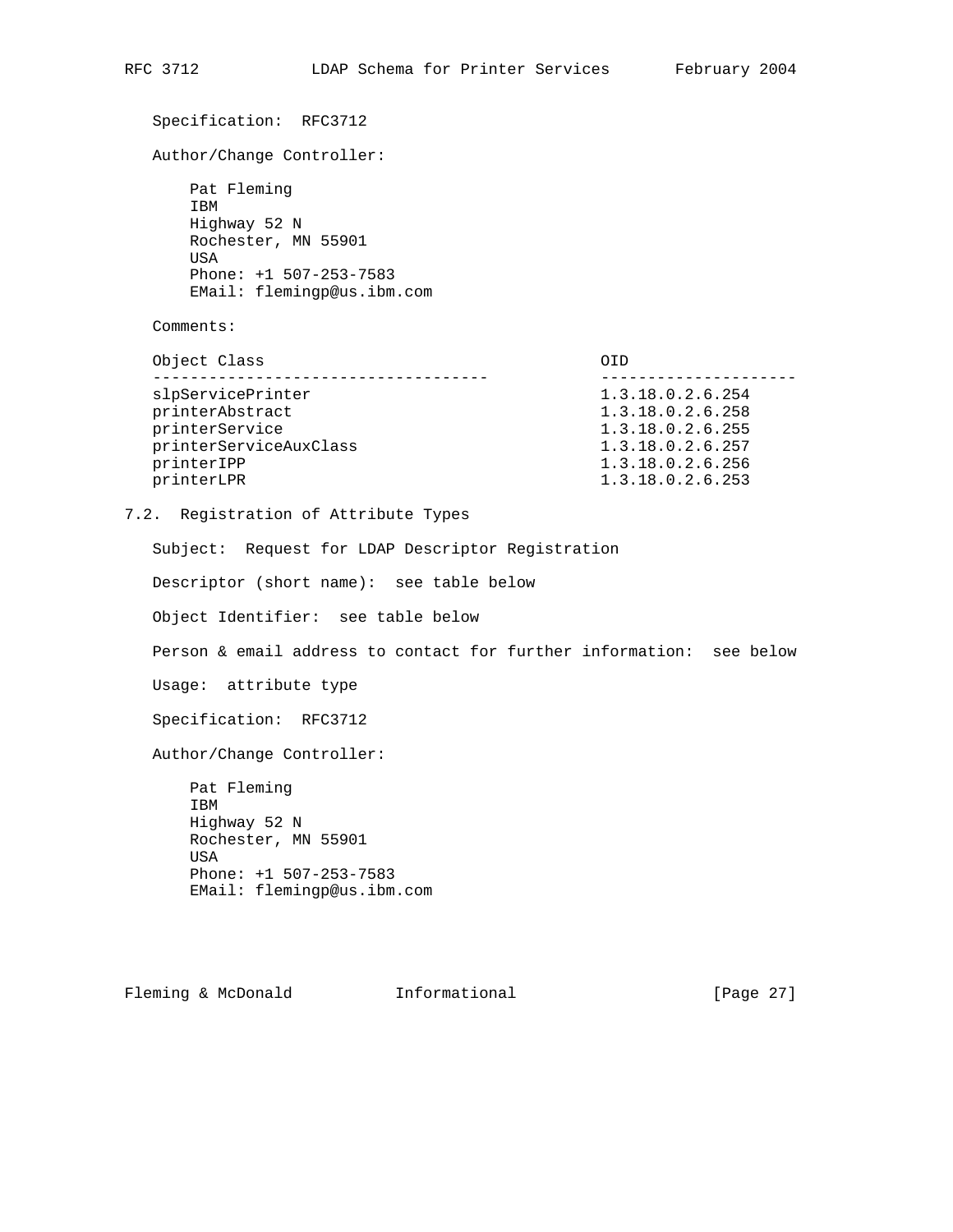## Comments:

| Attribute Type                               | OID.              |
|----------------------------------------------|-------------------|
| printer-uri                                  | 1.3.18.0.2.4.1140 |
| printer-xri-supported                        | 1.3.18.0.2.4.1107 |
| printer-name                                 | 1.3.18.0.2.4.1135 |
| printer-natural-language-configured          | 1.3.18.0.2.4.1119 |
| printer-location                             | 1.3.18.0.2.4.1136 |
| printer-info                                 | 1.3.18.0.2.4.1139 |
| printer-more-info                            | 1.3.18.0.2.4.1134 |
| printer-make-and-model                       | 1.3.18.0.2.4.1138 |
| printer-ipp-versions-supported               | 1.3.18.0.2.4.1133 |
| printer-multiple-document-jobs-supported     | 1.3.18.0.2.4.1132 |
| printer-charset-configured                   | 1.3.18.0.2.4.1109 |
| printer-charset-supported                    | 1.3.18.0.2.4.1131 |
| printer-generated-natural-language-supported | 1.3.18.0.2.4.1137 |
| printer-document-format-supported            | 1.3.18.0.2.4.1130 |
| printer-color-supported                      | 1.3.18.0.2.4.1129 |
| printer-compression-supported                | 1.3.18.0.2.4.1128 |
| printer-pages-per-minute                     | 1.3.18.0.2.4.1127 |
| printer-pages-per-minute-color               | 1.3.18.0.2.4.1126 |
| printer-finishings-supported                 | 1.3.18.0.2.4.1125 |
| printer-number-up-supported                  | 1.3.18.0.2.4.1124 |
| printer-sides-supported                      | 1.3.18.0.2.4.1123 |
| printer-media-supported                      | 1.3.18.0.2.4.1122 |
| printer-media-local-supported                | 1.3.18.0.2.4.1117 |
| printer-resolution-supported                 | 1.3.18.0.2.4.1121 |
| printer-print-quality-supported              | 1.3.18.0.2.4.1120 |
| printer-job-priority-supported               | 1.3.18.0.2.4.1110 |
| printer-copies-supported                     | 1.3.18.0.2.4.1118 |
| printer-job-k-octets-supported               | 1.3.18.0.2.4.1111 |
| printer-current-operator                     | 1.3.18.0.2.4.1112 |
| printer-service-person                       | 1.3.18.0.2.4.1113 |
| printer-delivery-orientation-supported       | 1.3.18.0.2.4.1114 |
| printer-stacking-order-supported             | 1.3.18.0.2.4.1115 |
| printer-output-features-supported            | 1.3.18.0.2.4.1116 |
| printer-aliases                              | 1.3.18.0.2.4.1108 |

# 8. Internationalization Considerations

 All text string attributes defined in this document of syntax [RFC2279], as required by [RFC2252].

 A language tag [RFC3066] for all of the text string attributes defined in this document is contained in the printer-natural language-configured attribute.

Fleming & McDonald Informational [Page 28]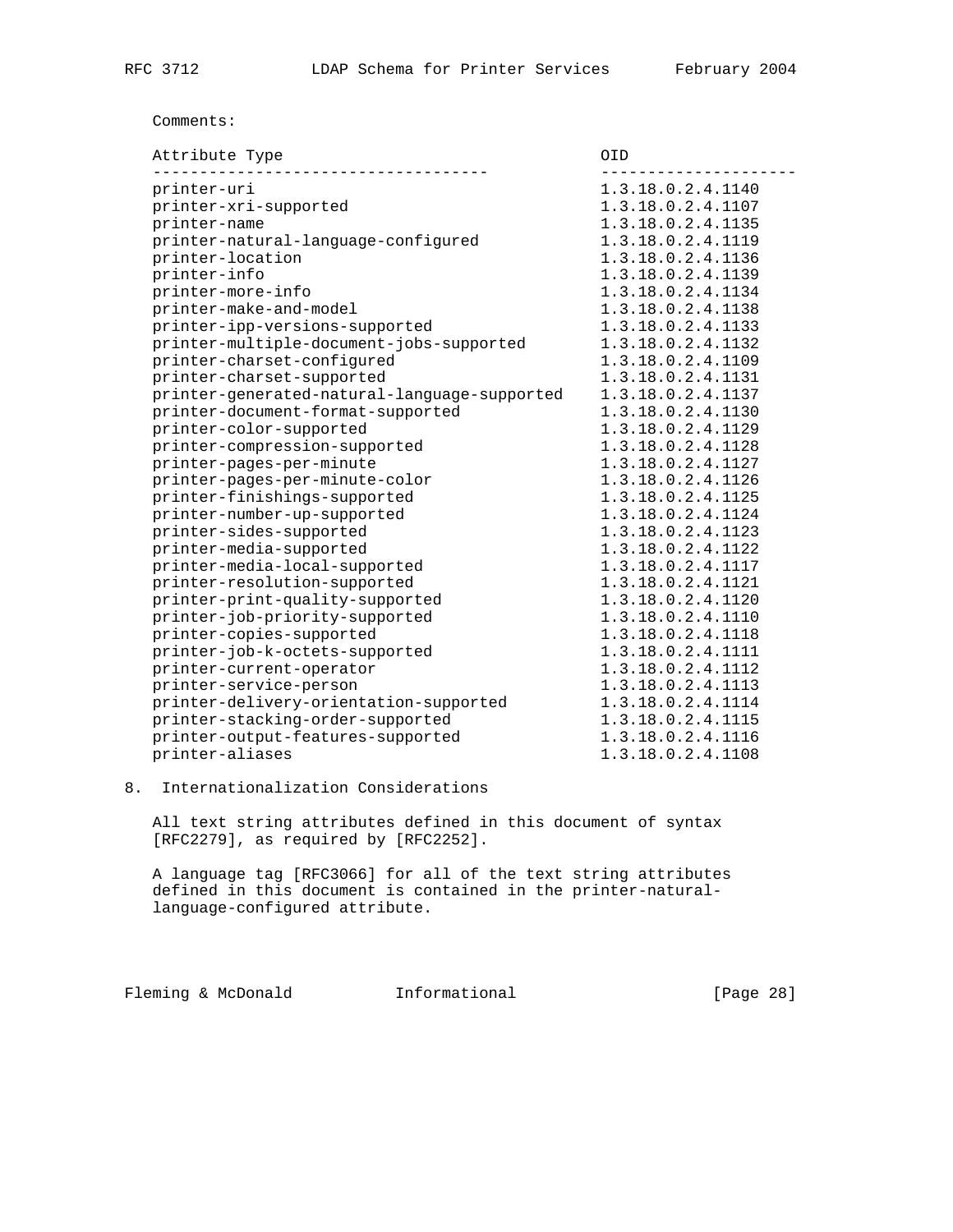Therefore, all object classes defined in this document conform to the "IETF Policy on Character Sets and Languages" [RFC2277].

9. Security Considerations

 See [RFC2829] for detailed guidance on authentication methods for LDAP. See [RFC2830] for detailed guidance of using TLS/1.0 [RFC2246] to supply connection confidentiality and data integrity for LDAP sessions.

 As with any LDAP schema, it is important to protect specific entries and attributes with the appropriate access control. It is particularly important that only administrators can modify entries defined in this LDAP printer schema. Otherwise, an LDAP client might be fooled into diverting print service requests from the original printer (or spooler) to a malicious intruder's host system, thus exposing the information in printed documents.

 For additional security considerations of deploying printers in an IPP environment, see Section 8 of [RFC2911].

- 10. References
- 10.1. Normative References
	- [IANA-CHAR] IANA Registry of Character Sets http://www.iana.org/assignments/charset-reg/...
	- [IANA-MIME] IANA Registry of MIME Media Types http://www.iana.org/assignments/media-types/...
	- [LDAP-TS] Hodges, J. and R. Morgan, "Lightweight Directory Access Protocol (v3): Technical Specification", RFC 3377, September 2002.
	- [RFC1274] Barker, P. and S. Kille, "The COSINE and Internet X.500 Schema", RFC 1274, November 1991.
	- [RFC1759] Smith, R., Wright, F., Hastings, T., Zilles, S. and J. Gyllenskog, "Printer MIB", RFC 1759, March 1995.
	- [RFC2119] Bradner, S., "Key words for use in RFCs to Indicate Requirement Levels", BCP 14, RFC 2119, March 1997.
	- [RFC2252] Wahl, M., Coulbeck, T., Howes, T. and S. Kille, "Lightweight Directory Access Protocol (v3): Attribute Syntax Definitions", RFC 2252, December 1997.

Fleming & McDonald **Informational** [Page 29]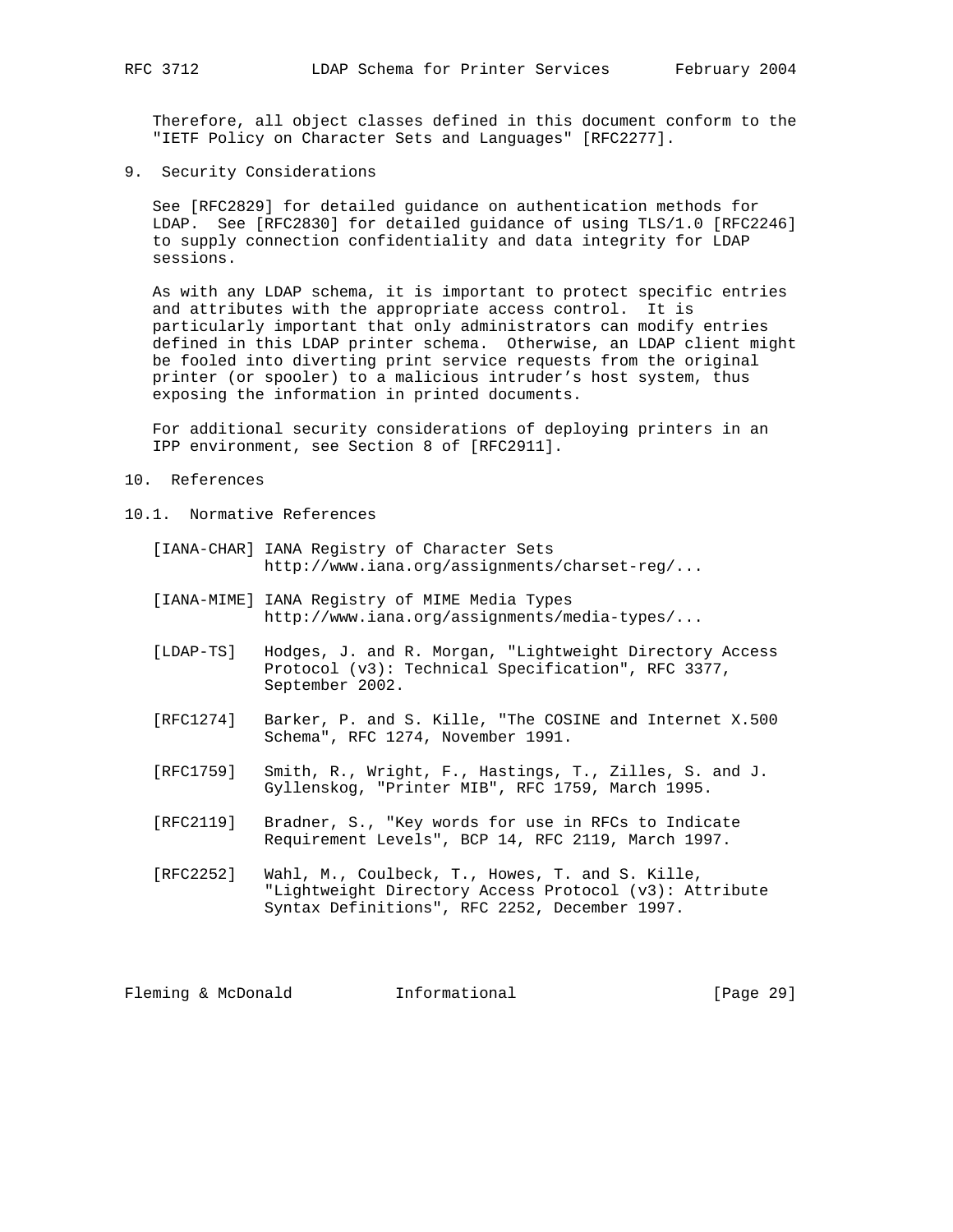- [RFC2396] Berners-Lee. T., Fielding, R. and L. Masinter, "URI Generic Syntax", RFC 2396, August 1998.
- [RFC2829] Wahl, M., Alvestrand, H., Hodges, J. and R. Morgan, "Authentication Methods for LDAP", RFC 2829, May 2000.
- [RFC2830] Hodges, J., Morgan, R. and M. Wahl, "Lightweight Directory Access Protocol (v3): Extension for Transport Layer Security", RFC 2830, May 2000.
- [RFC2911] Hastings, T., Ed.., Herrito, R., deBry, R., Isaacson, S. and P. Powell, "Internet Printing Protocol/1.1: Model and Semantics", RFC 2911, September 2000.
- [RFC2926] Kempf, J., Moats, R. and P. St. Pierre, "Conversion of LDAP Schemas to and from SLP Templates", RFC 2926, September 2000.
	- [RFC3066] Alvestrand, H., "Tags for the Identification of Languages", BCP 47, RFC 3066, January 2001.
	- [RFC3698] Zeilenga, K., Ed., "Lightweight Directory Access Protocol (LDAP): Additional Matching Rules", RFC 3698, February 2004.
- 10.2. Informative References
	- [IANA-SLPT] IANA Registry of SLP Templates http://www.iana.org/assignments/svrloc-templates/...
	- [RFC1179] McLaughlin, L., "Line Printer Daemon Protocol", RFC 1179, August 1990.
	- [RFC1951] Deutsch, P., "DEFLATE Compressed Data Format Specification Version 1.3", RFC 1951, May 1996.
	- [RFC1952] Deutsch, P., "GZIP File Format Specification Version 4.3", RFC 1952, May 1996.
	- [RFC1977] Schryver, V., "PPP BSD Compression Protocol", RFC 1977, August 1996.
	- [RFC2048] Freed, N., Klensin, J. and J. Postel, "Multipurpose Internet Mail Extensions (MIME) Part Four: Registration Procedures", BCP 13, RFC 2048, November 1996.

Fleming & McDonald **Informational** [Page 30]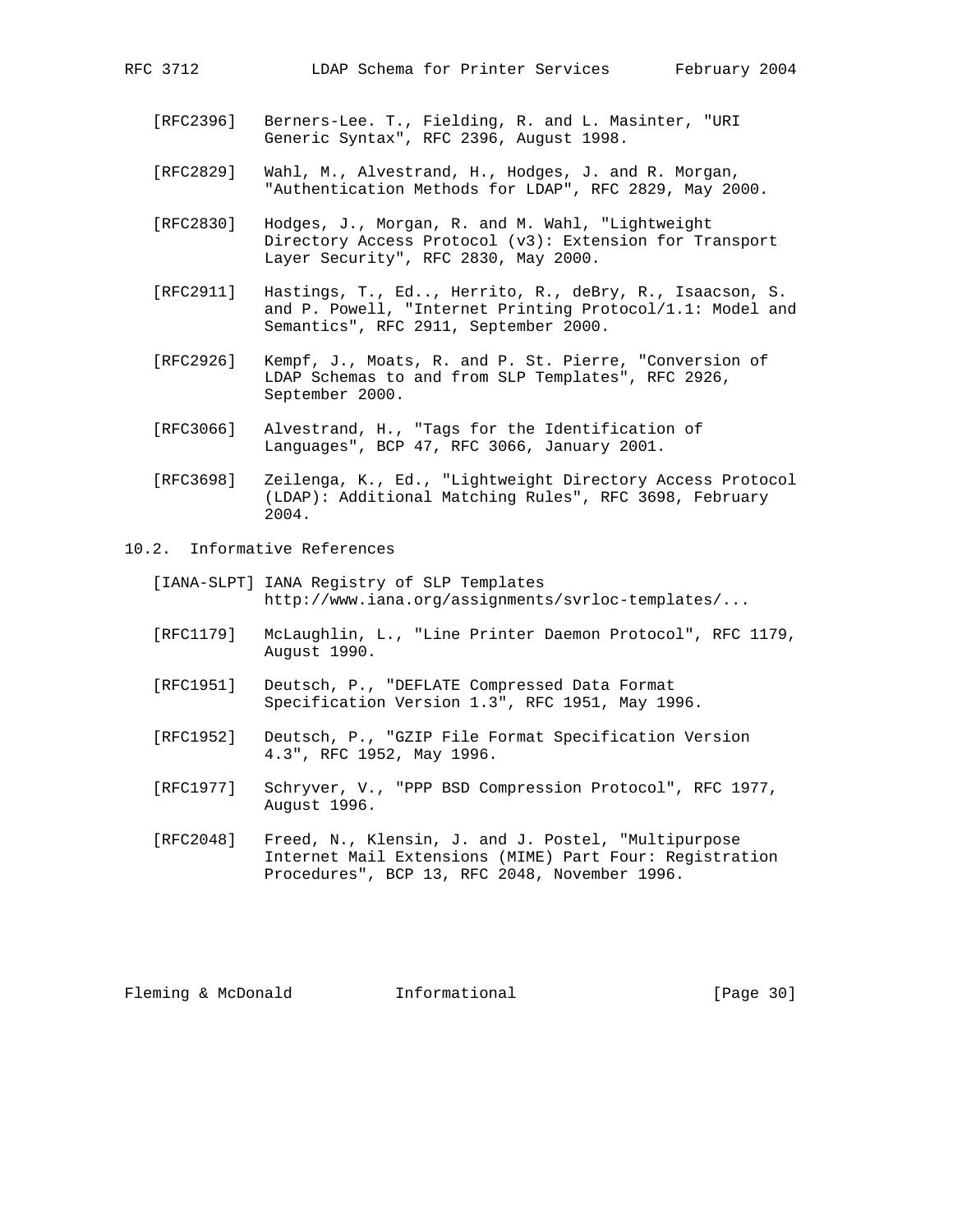- [RFC2079] Smith, M., "Definition of an X.500 Attribute Type and an Object Class to Hold Uniform Resource Identifiers (URIs)", RFC 2079, January 1997.
- [RFC2246] Dierks, T. and C. Allen, "TLS Protocol Version 1.0", RFC 2246, January 1999.
- [RFC2277] Alvestrand, H., "IETF Policy on Character Sets and Languages", RFC 2277, January 1998.
- [RFC2279] Yergeau, F., "UTF-8, a Transformation Format of ISO 10646", RFC 2279, January 1998.
- [RFC2608] Guttman, E., Perkins, C., Veizades, J. and M. Day, "Service Location Protocol v2", RFC 2608, June 1999.
- [RFC2609] Guttman, E., Perkins, C. and J. Kempf, "Service Templates and Service: Schemes", RFC 2609, June 1999.
- [RFC2617] Franks, J., Hallam-Baker, P., Hostetler, J., Lawrence, S., Leach, P., Luotonen, A. and L. Stewart, "HTTP Authentication: Basic and Digest Access Authentication", RFC 2617, June 1999.
- [RFC2717] Petke, R. and I. King, "Registration Procedures for URL Scheme Names", RFC 2717, November 1999.
- [RFC2718] Masinter, L., Alvestrand, H., Zigmond, D. and R. Petke, "Guidelines for new URL Schemes", BCP 19, RFC 2718, November 1999.
- [RFC2978] Freed, N. and J.Postel, "IANA Charset Registration Procedures", RFC2978, October 2000.
- [SLP-PRT] St. Pierre, Isaacson, McDonald. Definition of the Printer Abstract Service Type v2.0, <durable URL below>, May 2000. Reviewed and approved by IETF SLP Designated Expert, according to Section 5 'IANA Considerations' in [RFC2609].

 Archived in the IANA Registry of SLP Templates [IANA- SLPT] at: http://www.iana.org/assignments/svrloc templates/printer.2.0.en

 [W3C-IRI] Duerst, Suignard, "Internationalized Resource Identifiers (IRI), Work in Progress.

Fleming & McDonald **Informational** [Page 31]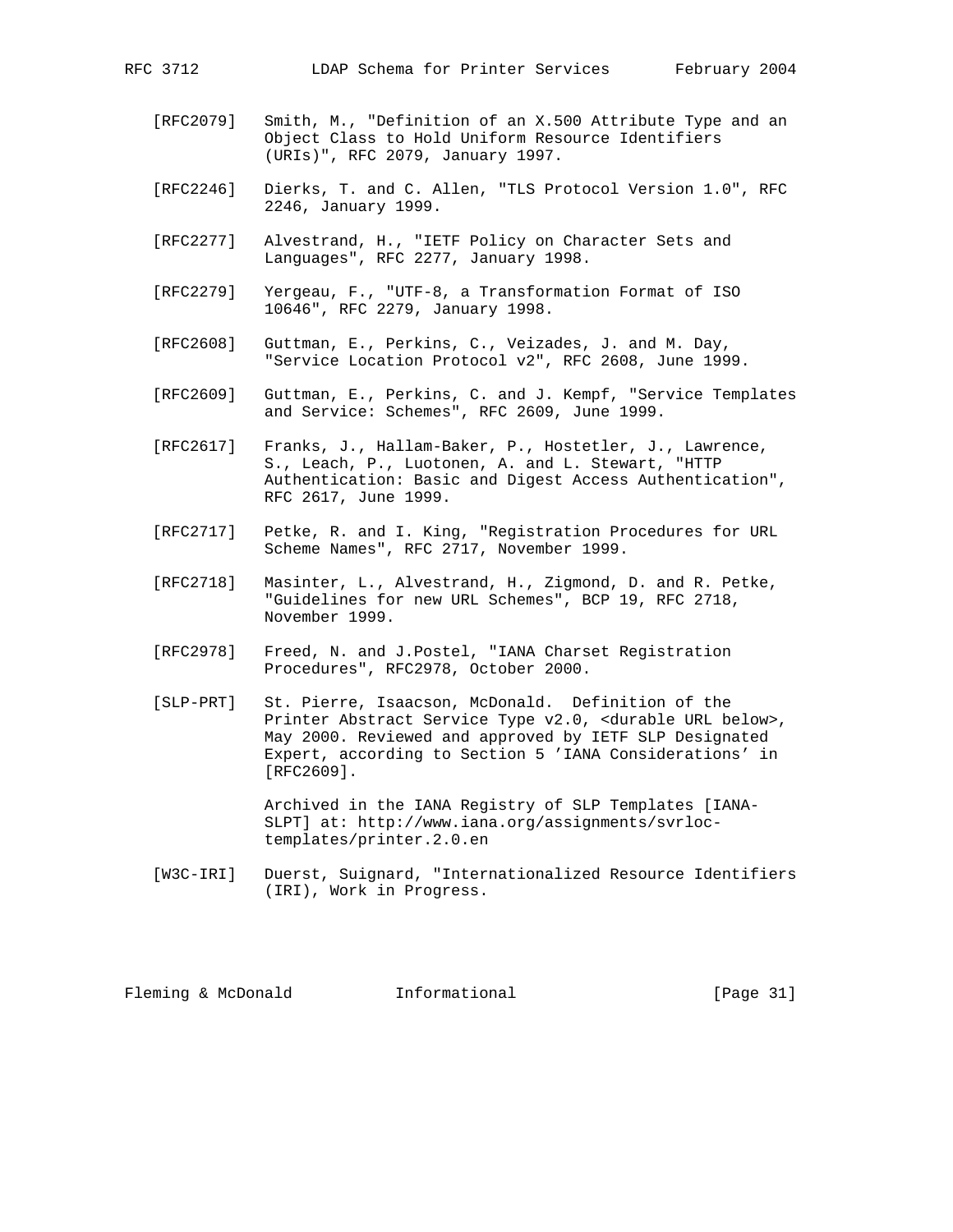## 11. Acknowledgments

 The editors wish to acknowledge the very significant contributions of Ken Jones (Bytemobile) and Harry Lewis (IBM) during the development of this document.

 Thanks to Patrik Faltstrom (Cisco), Ryan Moats (Lemur Networks), Robert Moore (IBM), Lee Rafalow (IBM), Kimberly Reger (IBM), Kurt Zeilenga (OpenLDAP), and the members of the IETF IPP Working Group, for review comments and help in preparing this document.

## 12. Authors' Addresses

Please send comments to the authors at the addresses listed below.

 Pat Fleming IBM Highway 52 N Rochester, MN 55901 USA

 Phone: +1 507-253-7583 EMail: flemingp@us.ibm.com

 Ira McDonald High North Inc 221 Ridge Ave Grand Marais, MI 49839 USA

 Phone: +1 906-494-2434 Email: imcdonald@sharplabs.com